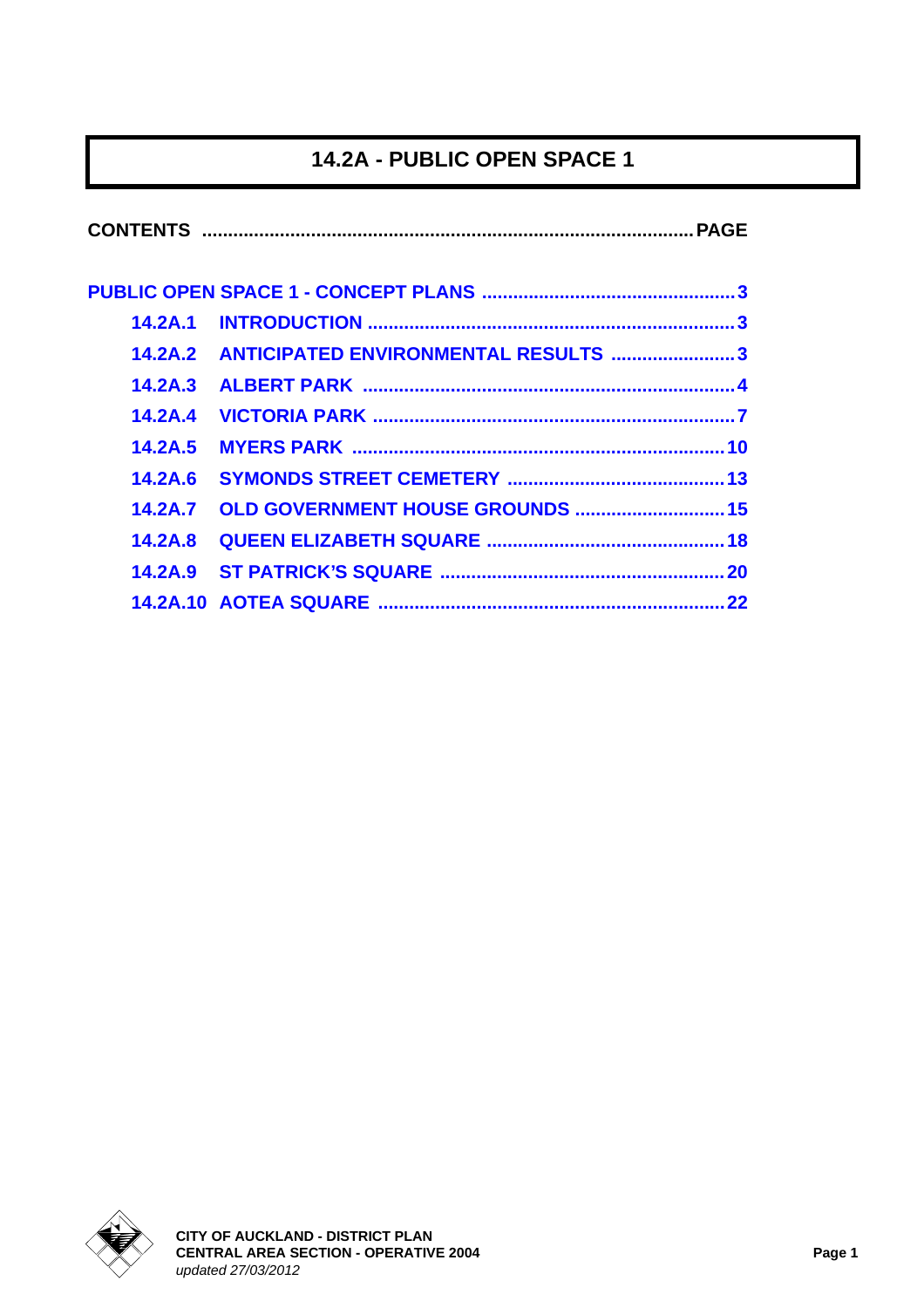**14.2A - PUBLIC OPEN SPACE 1**

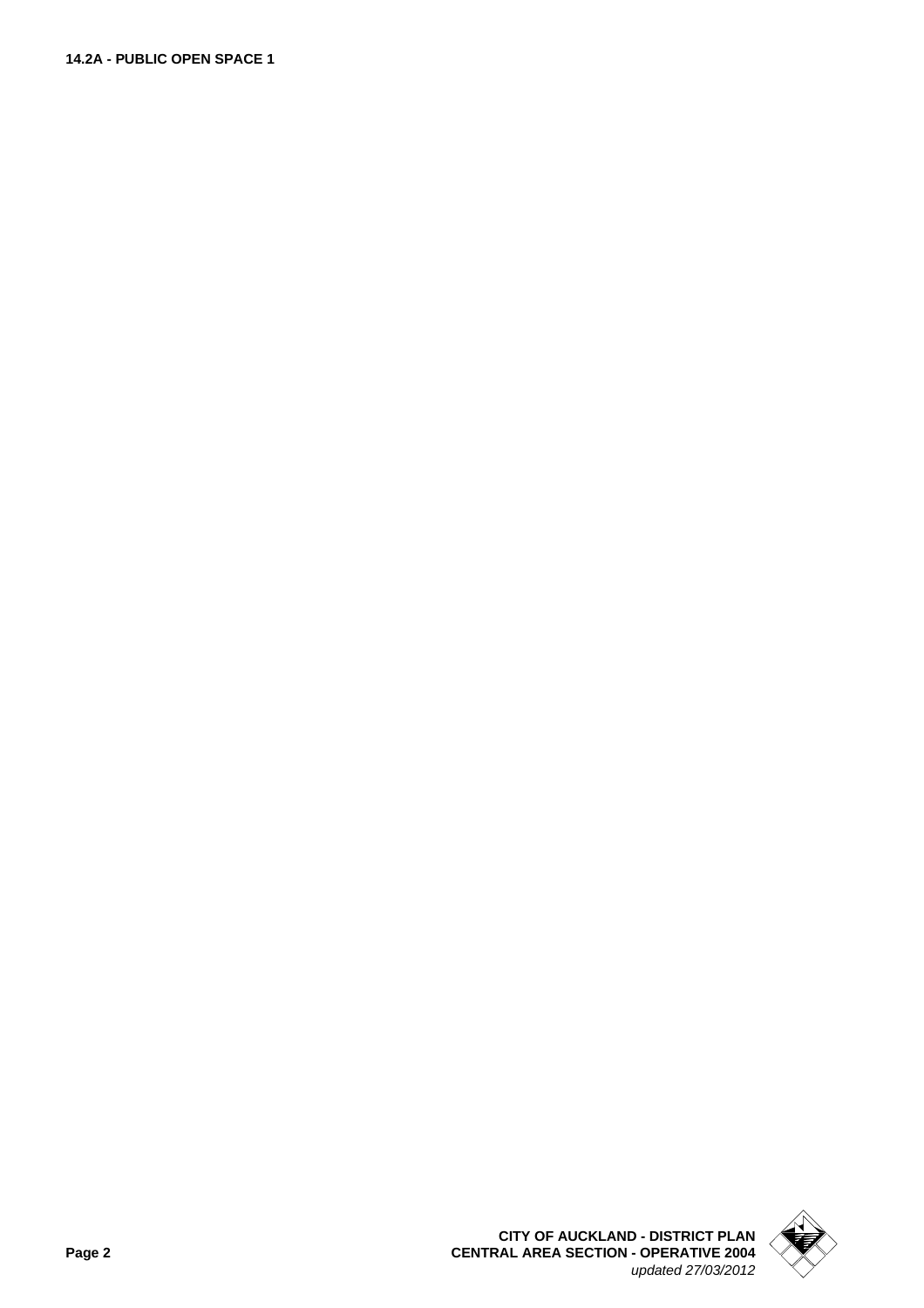## **PUBLIC OPEN SPACE 1 - CONCEPT PLANS**

## <span id="page-2-1"></span><span id="page-2-0"></span>**14.2A.1 INTRODUCTION**

Concept Plans have been prepared for the major Central Area parks, squares and reserves to facilitate the management of activities and development that can adversely impact on these areas of public open space. The Concept Plans recognise the uniqueness and importance of these individual areas to the Central Area. These areas include Albert Park, Myers Park, Symond's Street Cemetery, Old Government House Grounds, Victoria Park, Queen Elizabeth Square, Aotea Square and Saint Patrick's Square.

The Concept Plans indicate the particular development controls for the individual areas and also the range of recreation and leisure activities which are considered appropriate. In recognition of the community value of these parks and reserves and the need to preserve them, provision is made for a limited range of activities which support their continued viability. These supporting activities must demonstrate a reasonable degree of visual and physical integration within the area and be appropriate to the environmental context. Some activities are subject to particular controls depending on the potential impact of the use.

The Council acknowledges that the parks within the Central Area face some major challenges in terms of maintaining the quality of the environmental amenity. The Plan provisions seek to protect these valued spaces from the adverse effects of development.

#### <span id="page-2-2"></span>**14.2A.2 ANTICIPATED ENVIRONMENTAL RESULTS**

The Concept Plans provide for the continued use and enhancement of the parks, squares and reserve areas while ensuring that those elements of the public open space which are of value, are retained.

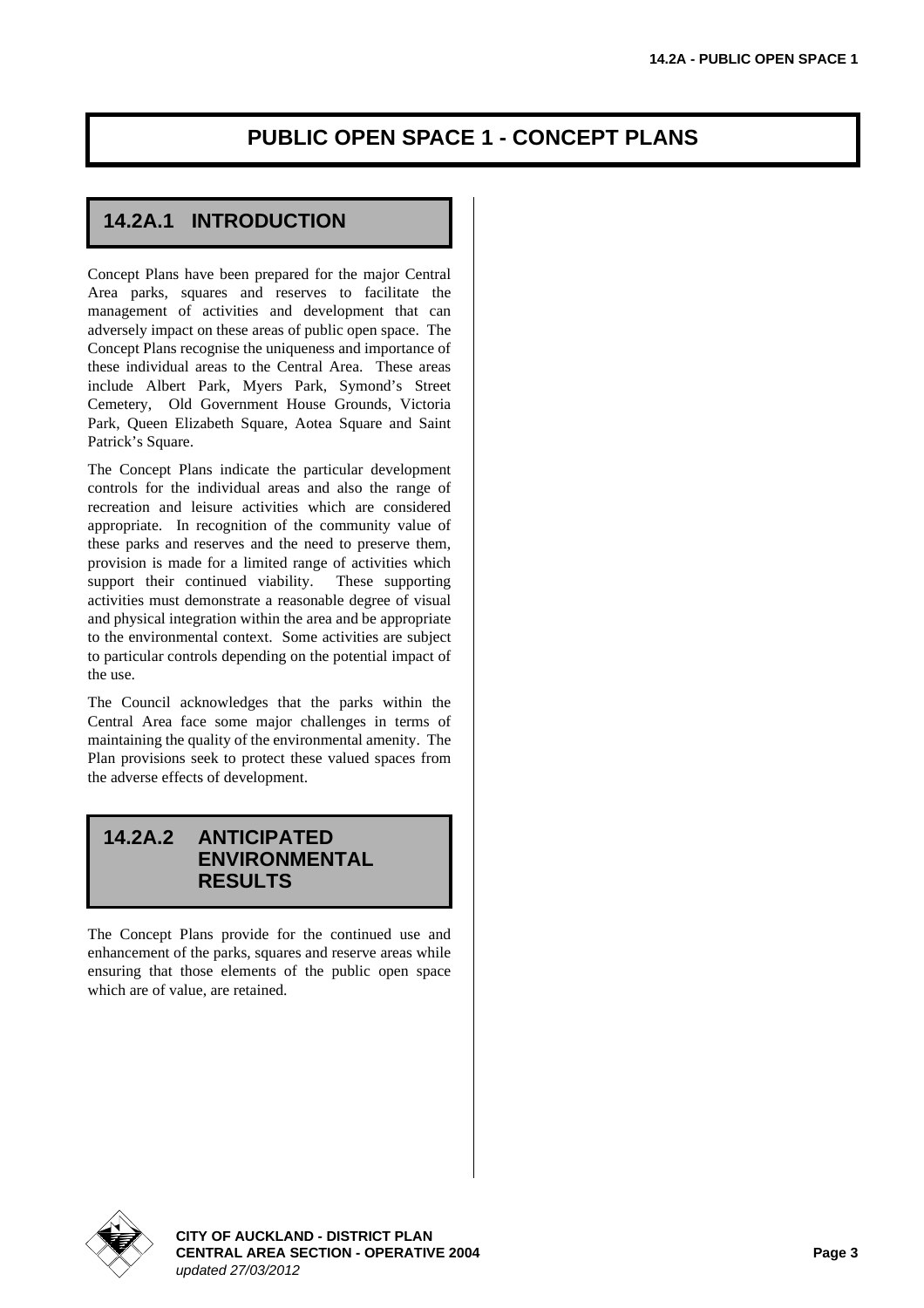# **14.2A.3 CONCEPT PLAN - ALBERT PARK**

### <span id="page-3-0"></span>**14.2A.3.1 DESCRIPTION**

Albert Park is located in the Eastern Strategic Management Area a block away from Queen Street. The Park covers approximately six hectares and attracts people from the surrounding commercial areas, Auckland University and the Auckland Institute of Technology.

There are pedestrian linkages through the Park from the surrounding roads: Kitchener Street, Wellesley Street, Princes Street, and Bowen Avenue.

Albert Park is recognised as an area of historical, natural and archaeological significance. It also provides an important open space amenity.

The facilities and amenities of the Park include public toilets, park keeper's cottage (clock museum), statues, band rotunda, sculptures, fountain, notable trees and landscaping. The Auckland City Art Gallery is located on the south-western corner of the Park. The Merchant Houses are located between Albert Park and Princes Street.

A Management and Conservation Plan has been prepared for Albert Park. The Park, Merchant Houses and Old Synagogue are subject to the Auckland Improvement Trust Act 1971 (together with various amendments). Albert Park is classified as an Historic Reserve under the Reserves Act 1977.

The range of activities permitted in the Park is limited to ensure that it remains predominantly an open space for passive recreation. However provision is made for a wider range of activities for the Merchant Houses. The whole of Albert Park and a number of features included within the grounds have been scheduled in the Plan for protection. The area is also part of a Conservation Area.

# **14.2A.3.2 RULES - ACTIVITIES**

| Maintenance of ornamental gardens and other<br>landscape areas, including monuments,<br>sculptures and water features | P |
|-----------------------------------------------------------------------------------------------------------------------|---|
| Ornamental gardens and other landscape areas,<br>including monuments, sculptures and water<br>features.               |   |

Informal recreation such as walking, jogging and sitting. P

**Buildings:-(except for Area A on the Concept Plan).**

Buildings predominantly used for changing rooms, first aid rooms, rest rooms, storage and maintenance sheds with a gross floor area not exceeding 50m².  $\mathcal{C}$ 

Buildings predominantly used for changing rooms, first aid rooms, rest rooms, information centres, kiosks and refreshment facilities with a gross floor area of more than 50m². D

Demolition or removal of a building except a scheduled heritage building.

**Merchant Houses, Princes Street Buildings (illustrated as Area A on the Concept Plan):-**

Services produced by the services produced by  $\mathbb{P}$ 

Entertainment/gathering P

Office P Education P

P = Permitted Activity

 $C =$  Controlled Activity

D = Discretionary Activity

**Note:** The Merchant Houses, Princes Street are included in Schedule A. The land upon which the houses and former Synagogue are located is vested in the Council under the Auckland Improvement Trust Act 1971.

All but one of the houses were built in the 1870s (No. 27 was built in 1934) and the Synagogue, constructed in 1884, was the centre of Jewish community life in Auckland for 84 years. In recognition of both the individual and the collective significance of these buildings, the Council initiated an amendment to the Auckland Improvement Trust Act in 1973 whereby provision is made for the retention of the buildings and the curtilages.



P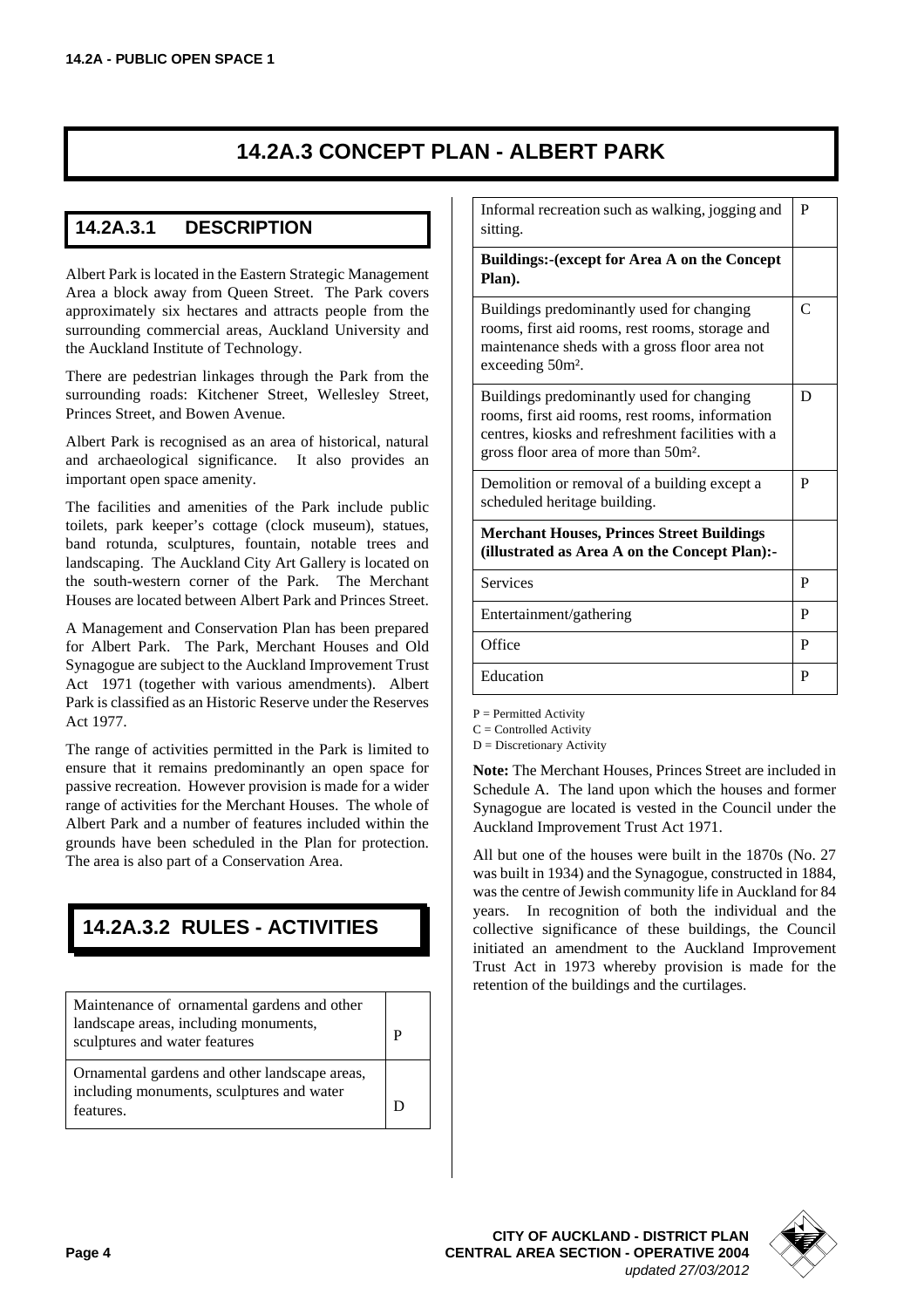## **14.2A.3.3 ASSESSMENT CRITERIA CONTROLLED OR DISCRETIONARY**

In addition to the objectives and policies of the Open Space Precinct under 14.2.3 and the provisions of any reserve management plan, the criteria set out in 14.2B.3 shall be used in assessing an application for a resource consent for a controlled or discretionary activity.

### **14.2A.3.4 RULES - DEVELOPMENT CONTROLS**

a) **Maximum height**: 7.5m measured by the rolling height method (refer definition of "Height" under Part 16).



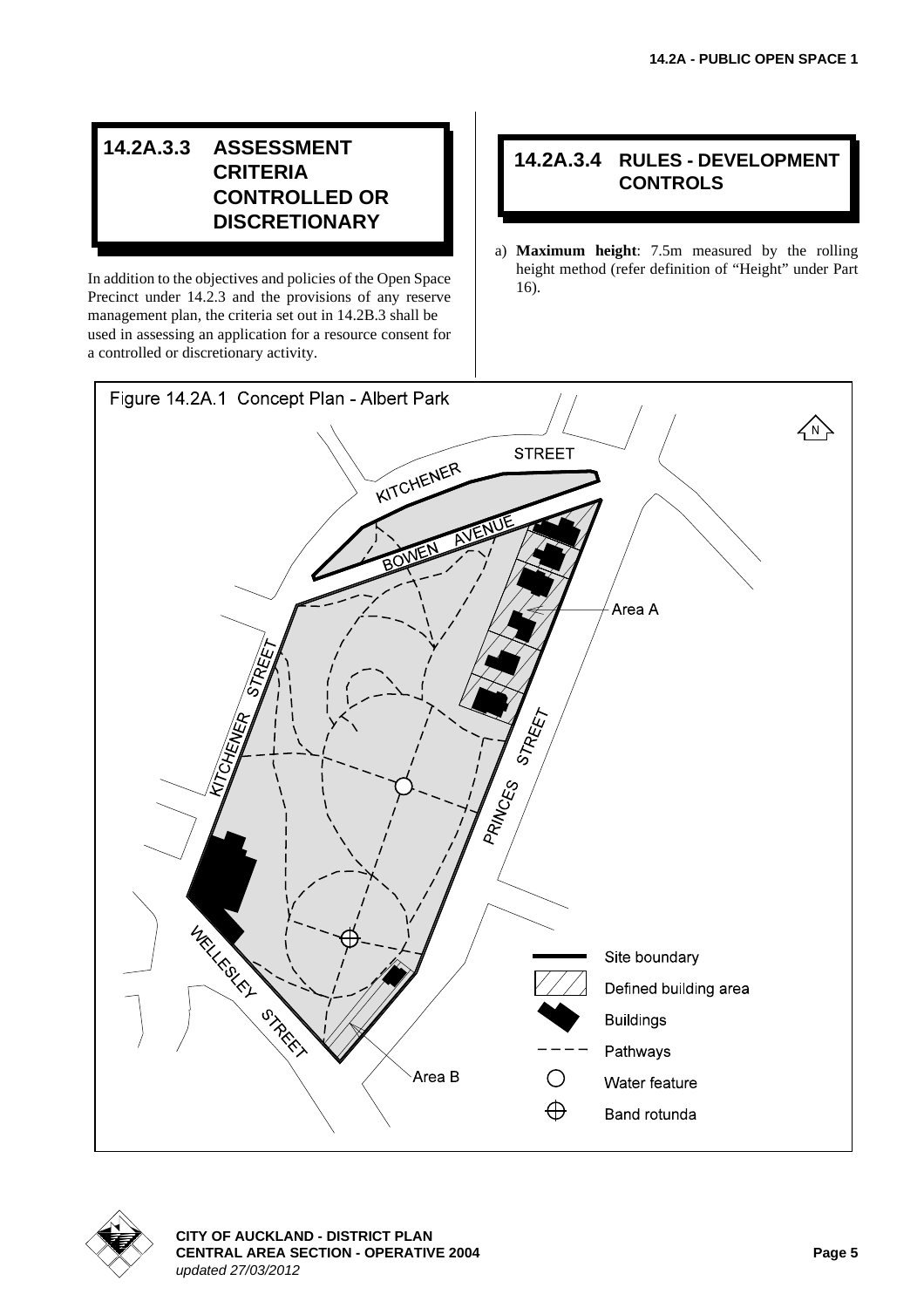- b) **Maximum building coverage**: 30% of the defined building area A and 25% of the defined building area B.
- c) **Yards**: no building is permitted within 3m of a road boundary.
- d) **Defined building areas**: building development is limited to the building areas illustrated on the Concept Plan as Areas A and B.

**Note:** An application to modify one or more of the above development controls may be considered by the Council under Clause 15.3.1.2(b) as a restricted discretionary activity.

#### *Explanation*

*An area of land free of buildings is a general characteristic of public open space. Setting a maximum building coverage assists in its retention. Adequate public open space for visual amenity and recreation will be ensured because the extent of building development permitted over a site is limited.*

*Imposing a separation of activities by distance is designed to avoid, remedy or mitigate any adverse effects that any activity on public open space may have on the streetscape. Such effects may include dust, litter, signs, visually intrusive buildings or activities or parking areas.*

#### **14.2A.3.5 SUNLIGHT PLANES**

Albert Park has four areas covered by "sunlight planes" which protect the admission of sunlight during the times it is most intensively used. Development within the defined area shown on Planning Overlay Map 4 is required to comply with the application of the sunlight planes as set out in Part 6.

#### **14.2A.3.6 TREE PROTECTION**

In addition to any tree scheduled for protection under Appendix 2, the tree protection controls set out in 14.2B.5 shall apply.

#### **14.2A.3.7 HERITAGE ITEMS**

The whole of Albert Park is scheduled as a Category A heritage site and is an archaeological site. It is also located within a Conservation Area shown on Planning Overlay Map 6. The park is also an archaeological site under the provisions of the Historic Places Act 1993.

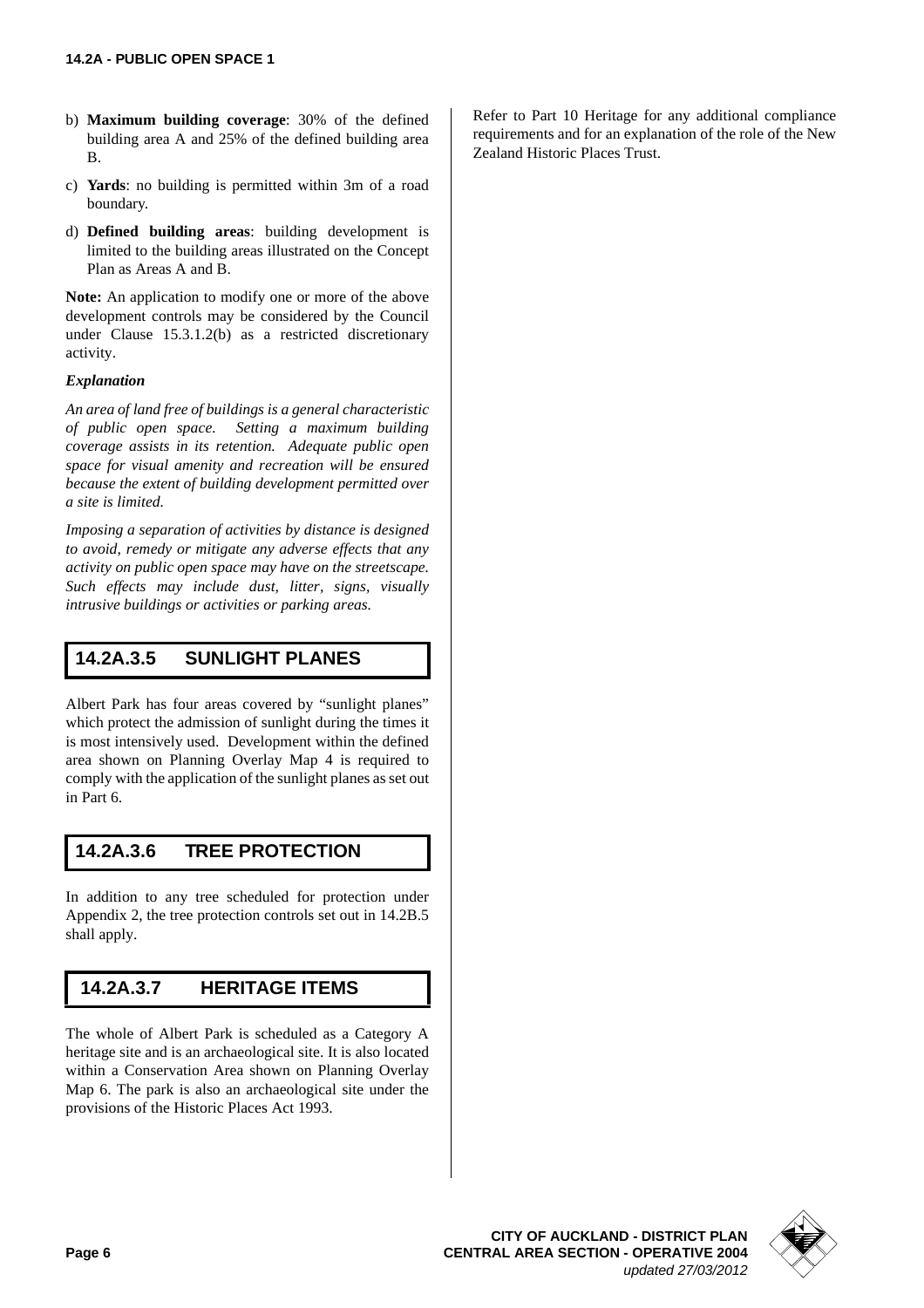# **14.2A.4 CONCEPT PLAN - VICTORIA PARK**

#### <span id="page-6-0"></span>**14.2A.4.1 DESCRIPTION**

Victoria Park is open space land reclaimed from the waterbody of Freemans Bay. Most of the nine-hectare area is used for organised sport such as cricket in the summer and rugby in the winter.

Along the southern boundary is a double row of mature plane trees, a children's playground, wide pedestrian pathways and seating. Towards the western end the airspace over the Park is intersected by the northern motorway flyover bridge. A new grandstand is located on the northern boundary

The Park fulfils a role as a sports ground as well as an open space resource for local residents and workers. It forms a distinctive "green belt" between the City and the northwestern suburbs.

The range of activities provided for recognises that Victoria Park is used for a variety of informal and formal recreational activities.

## **14.2A.4.2 RULES - ACTIVITIES**

| Organised sport and recreation and associated<br>grounds and playing fields and maintenance<br>thereof.                                                                                        | P |
|------------------------------------------------------------------------------------------------------------------------------------------------------------------------------------------------|---|
| Ornamental gardens and other landscape areas,<br>including monuments, sculptures, and water<br>features and maintenance thereof.                                                               | P |
| Playgrounds and playground apparatus provided<br>that within each individual public space the total<br>of such activity shall not occupy more than 10%<br>of any one established public space. | P |
| Residential accommodation for people whose<br>duties require them to live on site within the<br>existing building.                                                                             | P |
| Informal recreation such as walking, jogging and<br>sitting.                                                                                                                                   | P |
| Earthworks not exceeding 5m <sup>3</sup> in volume and 50<br>$m2$ in area.                                                                                                                     | P |
| Earthworks* not otherwise provided for.                                                                                                                                                        | C |
| <b>Buildings:-</b>                                                                                                                                                                             |   |

| Building or parts of buildings and structures used<br>for recreational or community purposes.                                                                                                             | D |
|-----------------------------------------------------------------------------------------------------------------------------------------------------------------------------------------------------------|---|
| Buildings predominantly used for changing<br>rooms, first aid rooms and public toilets with a<br>gross floor area not exceeding 50m <sup>2</sup> .                                                        | C |
| Buildings predominantly used for changing<br>rooms, first aid rooms, public toilets, information<br>centres, kiosks and refreshment facilities with a<br>gross floor area of more than 50m <sup>2</sup> . | D |
| Storage and maintenance sheds in areas of public<br>open space not exceeding 50m <sup>2</sup> .                                                                                                           | C |
| Structures for seating spectators.                                                                                                                                                                        | D |
| Use of artificial lighting, producing<br>an<br>illuminance in excess of 150 lux, measured at any<br>point on the site containing the light source, in a<br>horizontal or vertical plane at ground level.  | D |
| Demolition or removal of a building except a<br>scheduled heritage building.                                                                                                                              | P |

 $P = Permitted Activity$ 

 $C =$  Controlled Activity

 $D =$  Discretionary Activity

*\* These provisions do not apply to earthworks which are carried out as part of-*

- *i) the excavation and filling necessary to construct a building which is otherwise a permitted activity and which has been granted a building consent*
- *ii) a network utility service of the type where specific provision has been made in 12.6.1.*

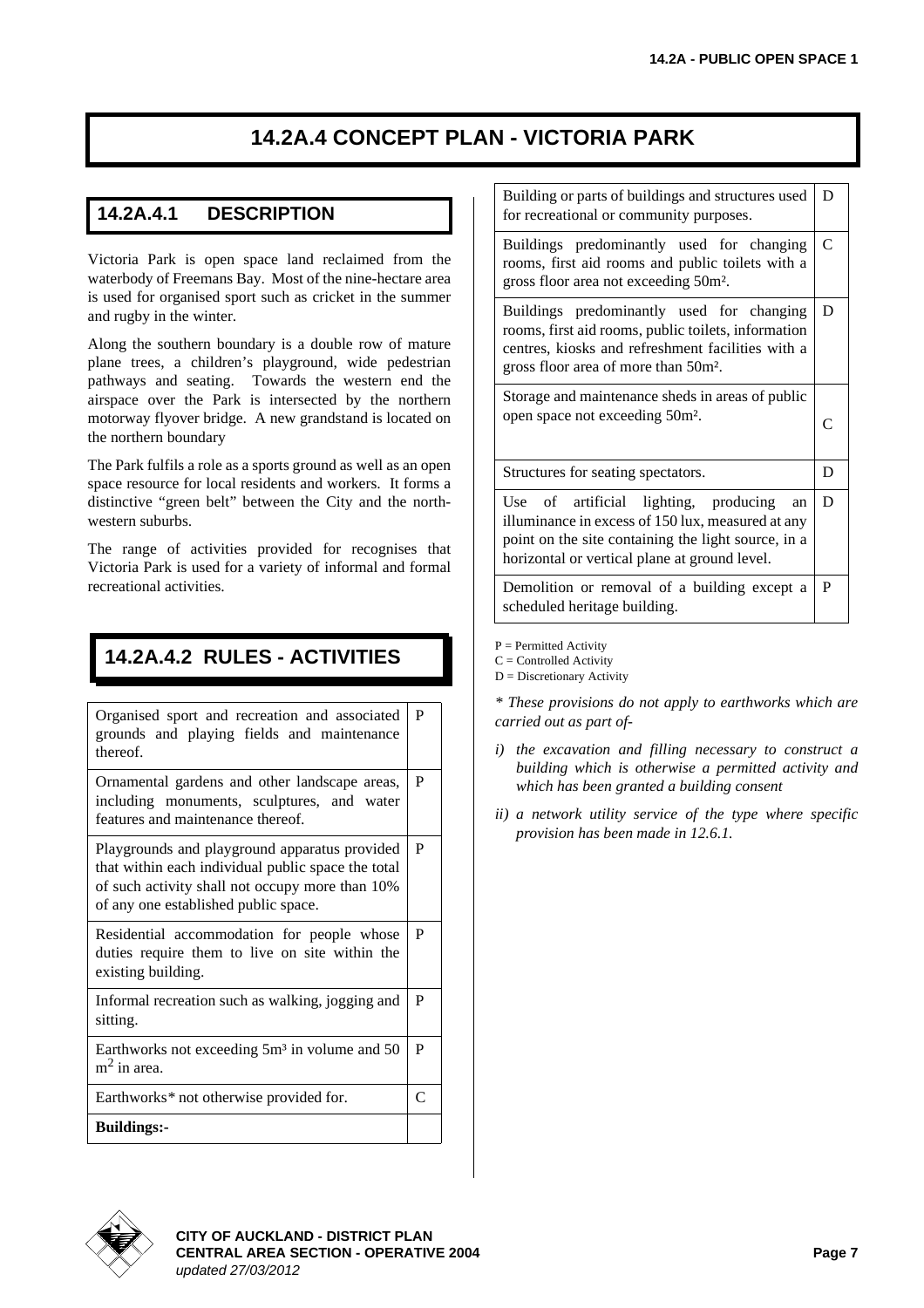

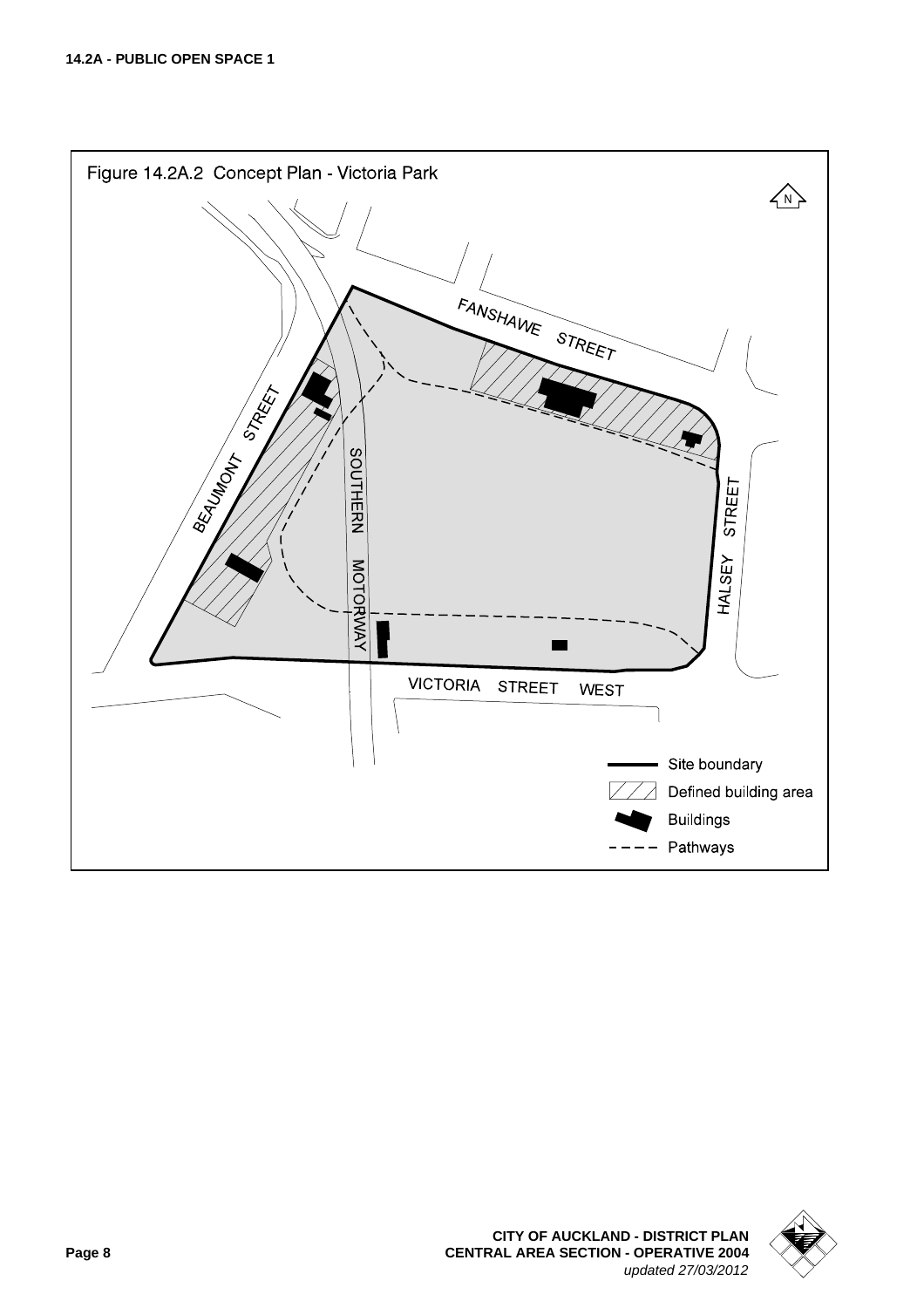#### **14.2A.4.3 ASSESSMENT CRITERIA - CONTROLLED OR DISCRETIONARY ACTIVITIES**

In addition to the objectives and policies of the Open Space Precinct under 14.2.3 and the provisions of any reserve management plan, the criteria set out in 14.2B.3 shall be used in assessing an application for a resource consent for a controlled or discretionary activity.

## **14.2A.4.4 RULES - DEVELOPMENT CONTROLS**

- a) **Maximum height**: 10m measured by the rolling height method (refer definition of "Height" under Part 16).
- b) **Maximum building coverage**: 10% of the defined building area.
- c) **Yards**: no building is permitted within 6m of a road boundary.
- d) **Defined Building Area**: Building development is limited to the defined building area.

**Note:** An application to modify one or more of the above development controls may be considered by the Council under Clause 15.3.1.2(b) as a restricted discretionary activity.

#### *Explanation*

*An area of land free of buildings is a general characteristic of public open space. Setting a maximum building coverage assists in its retention. Adequate public open space for visual amenity and recreation will be ensured because the extent of building development permitted over a site is limited.*

*Imposing a separation of activities by distance is designed to avoid, remedy or mitigate any adverse effects that any activity on public open space may have on the streetscape. Such effects may include dust, litter, signs, visually intrusive buildings or activities or parking areas.*

### **14.2A.4.5 TREE PROTECTION**

In addition to any tree scheduled for protection under Appendix 2, the tree protection controls set out in 14.2B.5 shall apply.

## **14.2A.4.6 HERITAGE ITEMS**

Victoria Park contains a number of scheduled heritage items shown on Planning Overlay Map 6. The park is also an archaeological site under the provisions of the Historic Places Act 1993.

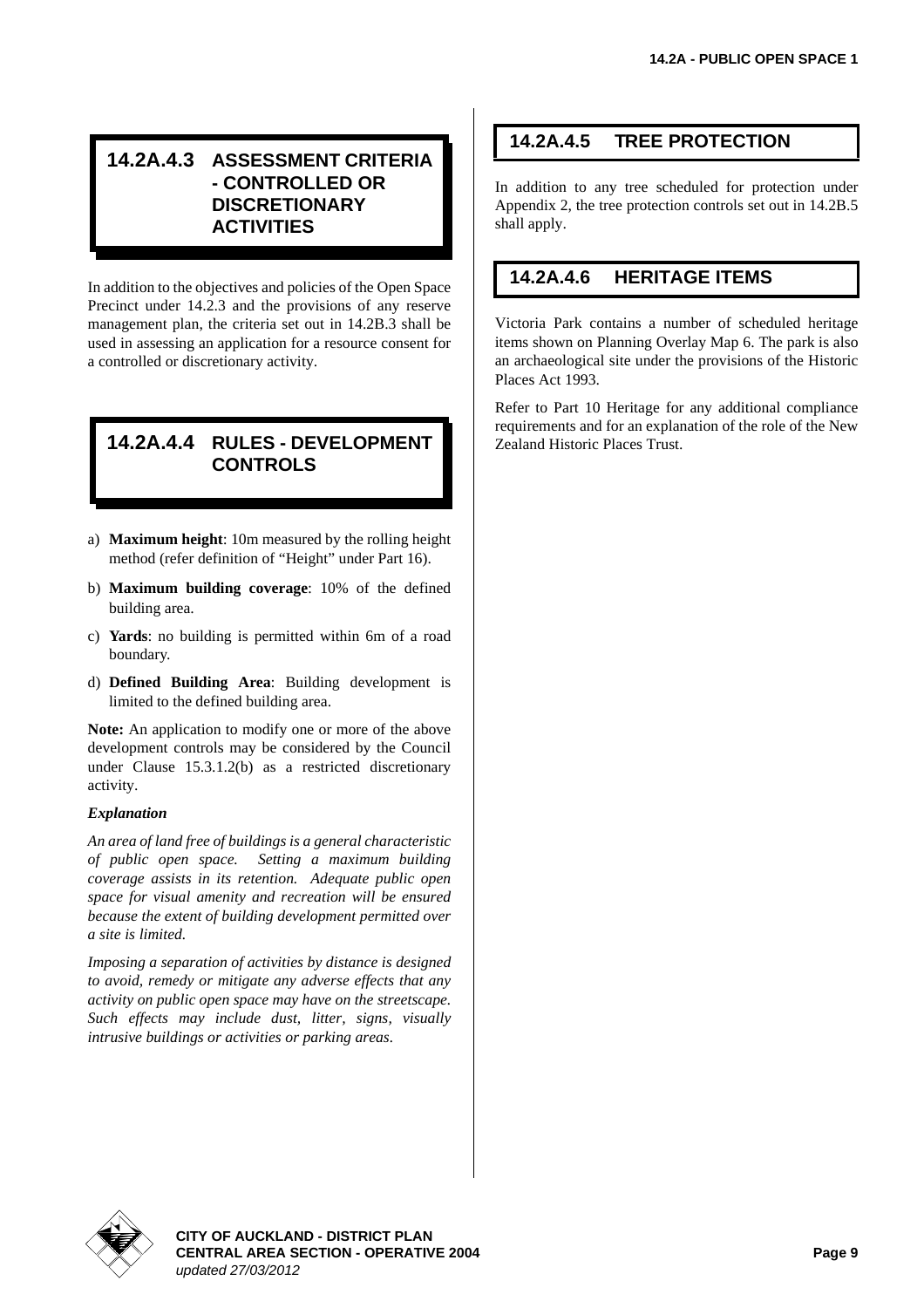# **14.2A.5 CONCEPT PLAN - MYERS PARK**

### <span id="page-9-0"></span>**14.2A.5.1 DESCRIPTION**

Myers Park was established in 1915. It is located between Karangahape Road and Mayoral Drive and features mature mixed native and exotic trees offset by an avenue of palms.

Myers Park contains a playground, kindergarten, seating and access ways to Greys Avenue and Queen Street.

The range of activities is limited to ensure that Myers Park remains predominantly a park for passive recreation. However provision is made for the kindergarten in the existing building. A number of features included within the grounds have been scheduled for protection in the Plan.

Myers Park provides a valuable pedestrian connection between the Karangahape Road Precinct and the central City. It also provides an important open space for local residents.

# **14.2A.5.2 RULES - ACTIVITIES**

| Ornamental gardens and other landscape areas,<br>including monuments, sculptures, and water<br>features and maintenance thereof.                                                                              | P |
|---------------------------------------------------------------------------------------------------------------------------------------------------------------------------------------------------------------|---|
| Playgrounds and playground apparatus.<br>Provided that within each individual public<br>space the total of such activity shall not occupy<br>more than 10% of any one established public<br>space.            | P |
| Informal recreation such as walking, jogging<br>and sitting.                                                                                                                                                  | P |
| Earthworks not exceeding $5m3$ in volume and<br>$50m2$ in area.                                                                                                                                               | P |
| Earthworks* not otherwise provided for.                                                                                                                                                                       | D |
| <b>Buildings:-</b>                                                                                                                                                                                            |   |
| Buildings predominantly used for changing<br>rooms first aid rooms, public toilet with a gross<br>floor area not exceeding 50m <sup>2</sup> .                                                                 | C |
| Buildings predominantly used for changing<br>first aid rooms, public toilets,<br>rooms,<br>information centres, kiosks and refreshment<br>facilities with a gross floor area of more than<br>50 <sub>m²</sub> | D |

Storage and maintenance sheds in areas of public open space not exceeding 50m². C

Education within the existing building shown on the concept plan, or any additions or alterations approved under Part 10. P

Demolition or removal of a building except a scheduled heritage building. P

- P = Permitted Activity
- $C =$  Controlled Activity
- D = Discretionary Activity

*\*These provisions do not apply to earthworks which are carried out as part of -*

- *i) the excavation and filling necessary to construct a building which is otherwise a permitted activity and which has been granted a building consent*
- *ii) a network utility service of the type where specific provision has been made in 12.6.1.*

## **14.2A.5.3 ASSESSMENT CRITERIA – CONTROLLED OR DISCRETIONARY**

In addition to the objectives and policies of the Open Space Precinct under 14.2.3 and the provisions of any reserve management plan, the criteria set out in 14.2B.3 shall be used in assessing an application for a resource consent for a controlled or discretionary activity.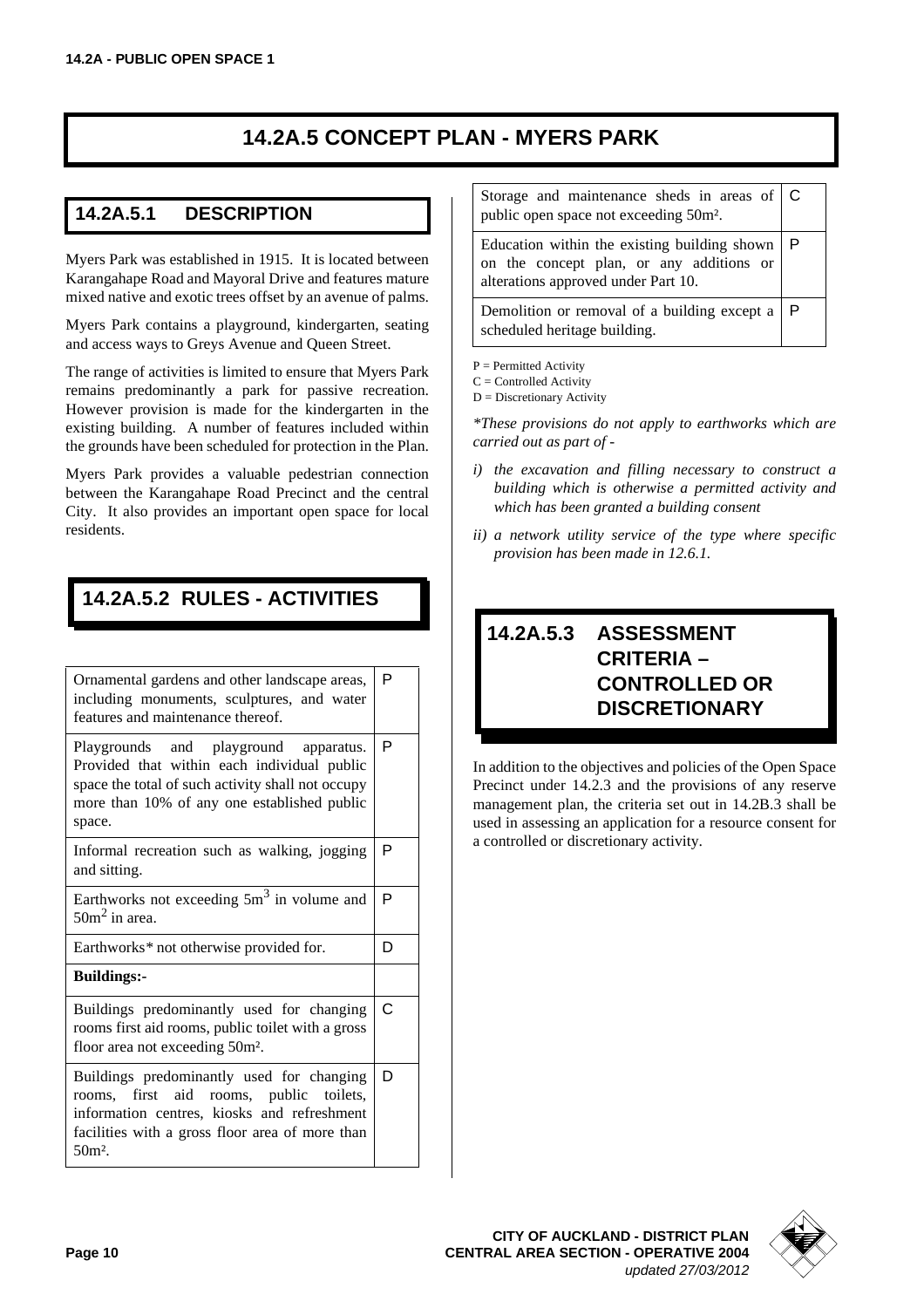

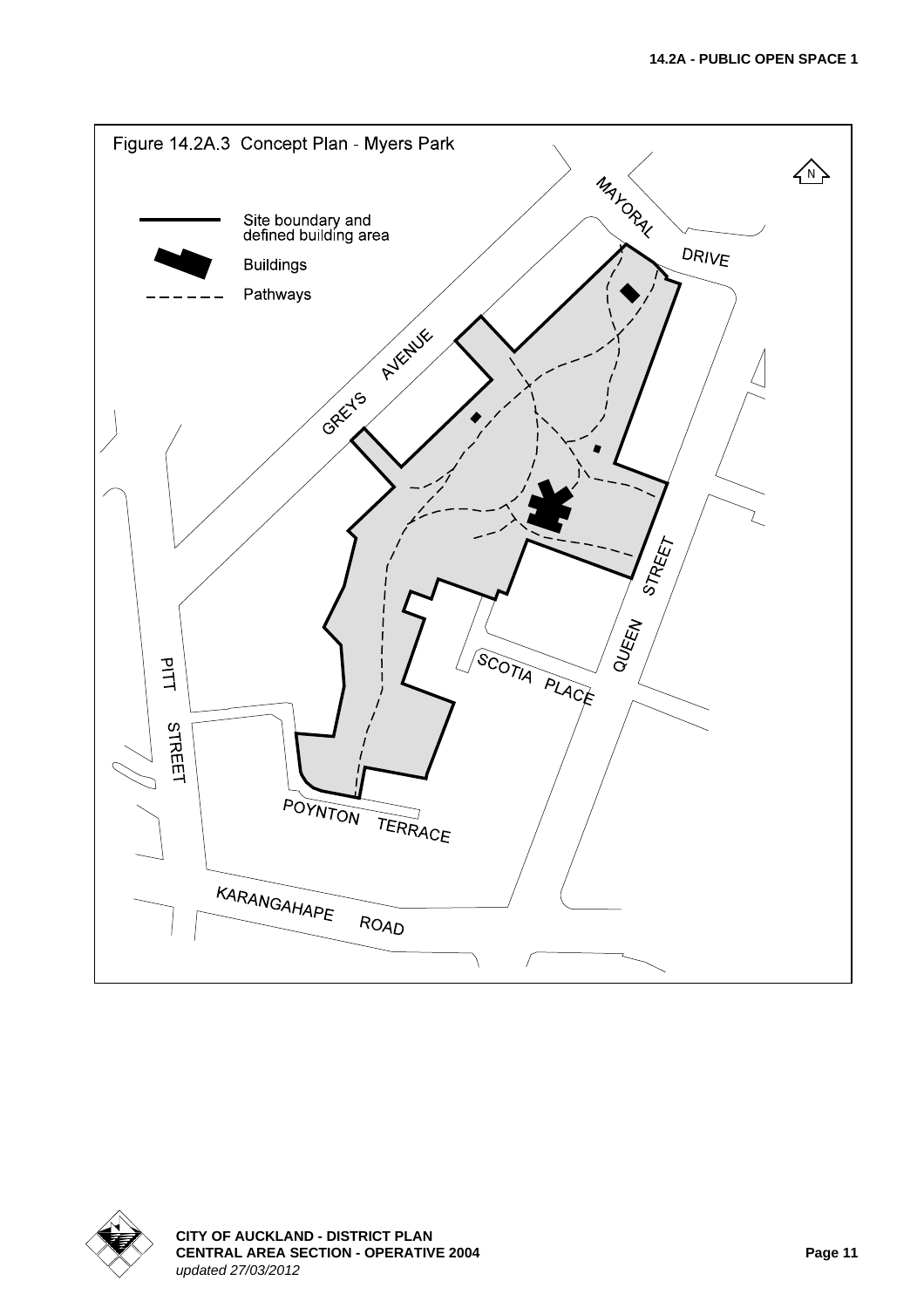## **14.2A.5.4 RULES -DEVELOPMENT CONTROLS**

- a) **Maximum height**: 7.5m measured by the Rolling height method (refer definition of "Height" under Part 16).
- b) **Maximum building coverage**: 5% of the defined building area.
- c) **Yards**: no building is permitted within 3m of a road boundary.

**Note:** An application to modify one or more of the above development controls may be considered by the Council under Clause 15.3.1.2(b) as a restricted discretionary activity.

#### *Explanation*

*An area of land free of buildings is a general characteristic of public open space. Setting a maximum building coverage assists in its retention. Adequate public open space for visual amenity and recreation will be ensured because the extent of building development permitted over a site is limited.*

*Imposing a separation of activities by distance is designed to avoid, remedy or mitigate any adverse effects that any activity on public open space may have on the streetscape. Such effects may include dust, litter, signs, visually intrusive buildings or activities or parking areas.*

## **14.2A.5.5 SUNLIGHT PLANES**

Myers Park is covered by sunlight planes which protect the admission of sunlight to specified areas during the times when the Park is most intensively used. Development within the defined area shown on Planning Overlay Map 4 is required to comply with the application of the sunlight planes as set out in Part 6.

## **14.2A.5.6 TREE PROTECTION**

In addition to any tree scheduled for protection under Appendix 2, the tree protection controls set out in 14.2B.5 shall apply.

## **14.2A.5.7 HERITAGE ITEMS**

The whole of Myers Park is scheduled as an archaeological site and contains a number of scheduled heritage items shown on Planning Overlay Map 6. The park is also an archaeological site and an Historic Area (Reg No 7008) under the provisions of the Historic Places Act 1993.

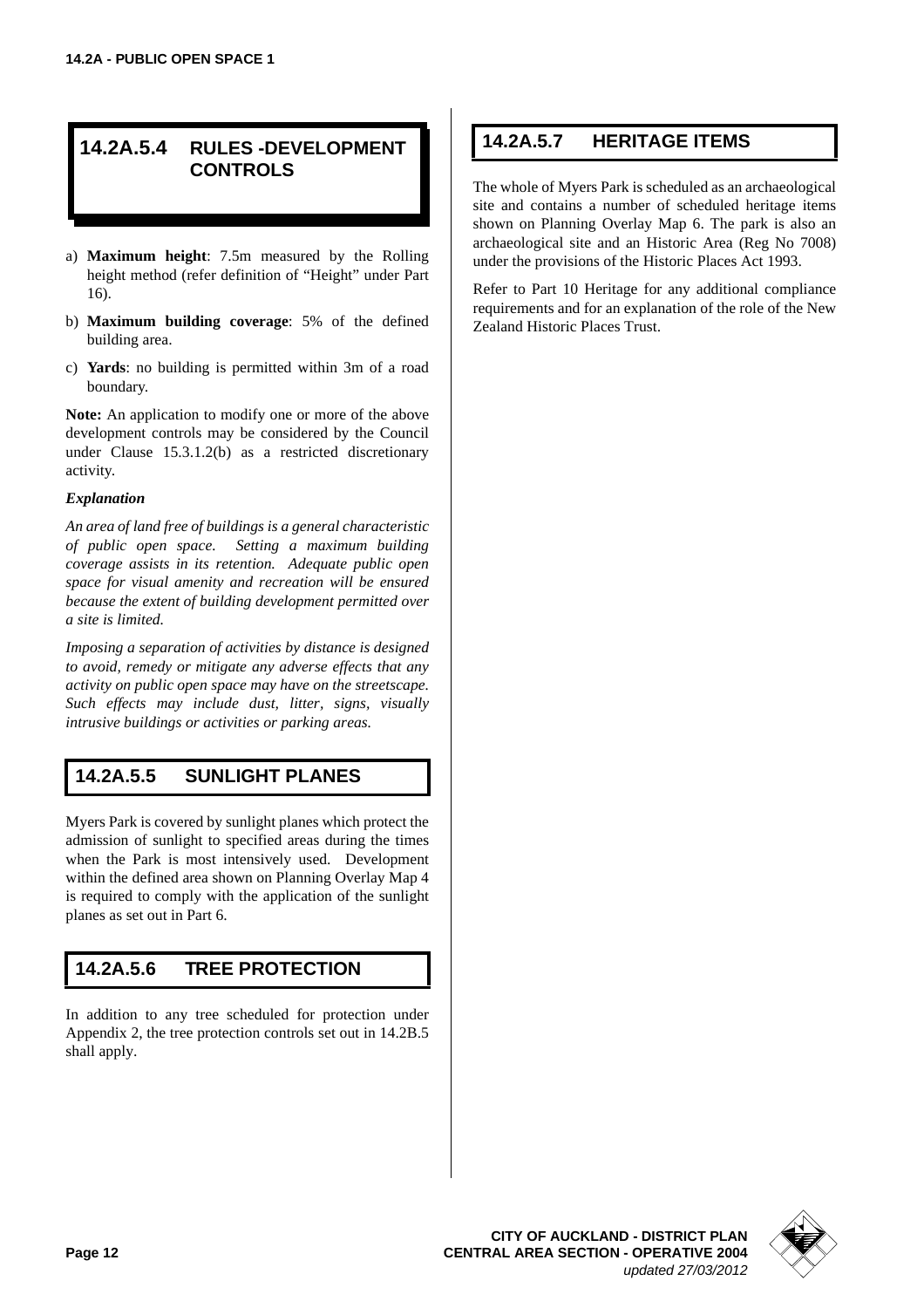## **14.2A.6 CONCEPT PLAN - SYMONDS STREET CEMETERY**

#### <span id="page-12-0"></span> **14.2A.6.1 DESCRIPTION**

The Symonds Street Cemetery covers approximately 5.77 hectares. Apart from graves, it contains grassed areas, deciduous glades and native trees. The Cemetery is no longer used as a graveyard and the majority of the graves date back to between 1842 and 1886.

The Plan provisions ensure that the Symonds Street Cemetery is retained and a number of features included within the grounds have been scheduled for protection.

## **14.2A.6.2 RULES - ACTIVITIES**

| Ornamental gardens and other landscape areas,<br>including monuments, sculptures, and water<br>features and maintenance thereof.                                                                          | P |
|-----------------------------------------------------------------------------------------------------------------------------------------------------------------------------------------------------------|---|
| Informal recreation such as walking, jogging and<br>sitting.                                                                                                                                              | P |
| Earthworks* not otherwise provided for.                                                                                                                                                                   | D |
| <b>Buildings:-</b>                                                                                                                                                                                        |   |
| Buildings predominantly used for changing<br>rooms, first aid rooms, public toilets with a<br>maximum floor area not exceeding 50m <sup>2</sup> .                                                         | D |
| Buildings predominantly used for changing<br>rooms, first aid rooms, public toilets, information<br>centres, kiosks and refreshment facilities with a<br>gross floor area of more than 50m <sup>2</sup> . | D |
| Storage and maintenance sheds in areas of public<br>open space not exceeding 50m <sup>2</sup> .                                                                                                           | P |
| Demolition or removal of a building except a<br>scheduled heritage building.                                                                                                                              | P |

- P = Permitted Activity
- $C =$  Controlled Activity
- D = Discretionary Activity

*\*These provisions do not apply to earthworks which are carried out as part of -*

*i) the excavation and filling necessary to construct a building which is otherwise a permitted activity and which has been granted a building consent*

*ii) a network utility service of the type where specific provision has been made in 12.6.1.*

## **14.2A.6.3 ASSESSMENT CRITERIA – CONTROLLED OR DISCRETIONARY**

In addition to the objectives and policies of the Open Space Precinct under 14.2.3 and the provisions of any reserve management plan, the criteria set out in 14.2B.3 shall be used in assessing an application for a resource consent for a controlled or discretionary activity.

## **14.2A.6.4 RULES - DEVELOPMENT CONTROLS**

- **a) Maximum height**: 7.5m measured by the Rolling height method (refer definition of "Height" under Part 16).
- **b) Maximum building coverage**: 5% of the defined building area.
- **c) Yards**: no building is permitted within 3m of a road boundary.

**Note:** An application to modify one or more of the above development controls may be considered by the Council under Clause 15.3.1.2(b) as a restricted discretionary activity.

#### *Explanation*

*An area of land free of buildings is a general characteristic of public open space. Setting a maximum building coverage assists in its retention. Adequate public open* 

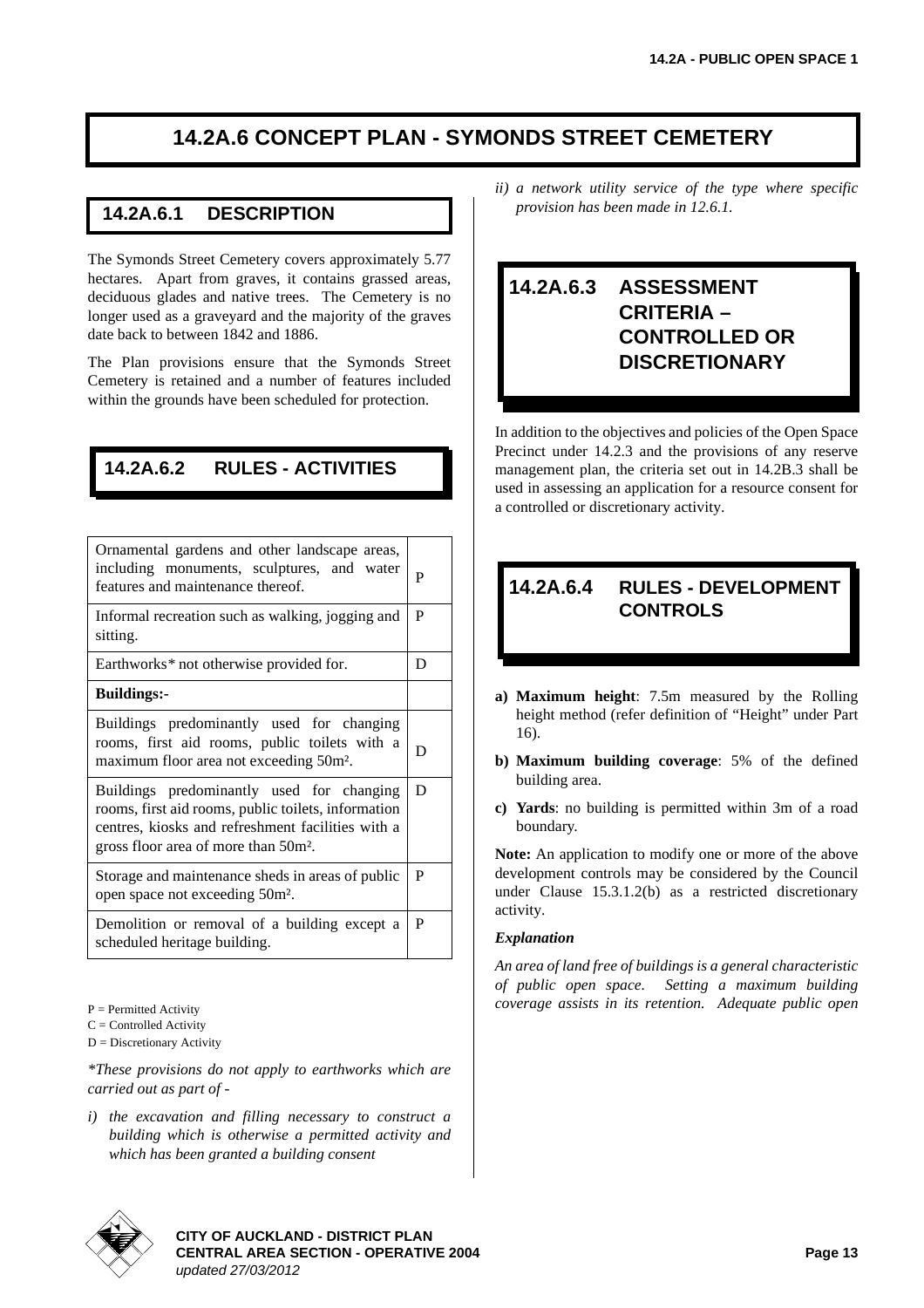*space for visual amenity and recreation will be ensured because the extent of building development permitted over a site is limited.*

*Imposing a separation of activities by distance is designed to avoid, remedy or mitigate any adverse effects that any activity on public open space may have on the streetscape. Such effects may include dust, litter, signs, visually intrusive buildings or activities or parking areas.*

## **14.2A.6.5 TREE PROTECTION**

In addition to any tree scheduled for protection under Appendix 2, the tree protection controls set out in 14.2B.5 shall apply.

### **14.2A.6.6 HERITAGE ITEMS**

The whole of Symonds Street Cemetery is scheduled as a Category A heritage site shown on Planning Overlay Map 6. The cemetery is also an archaeological site under the provisions of the Historic Places Act 1993.

Refer to Part 10 Heritage for any additional compliance requirements and for an explanation of the role of the New Zealand Historic Places Trust.



.

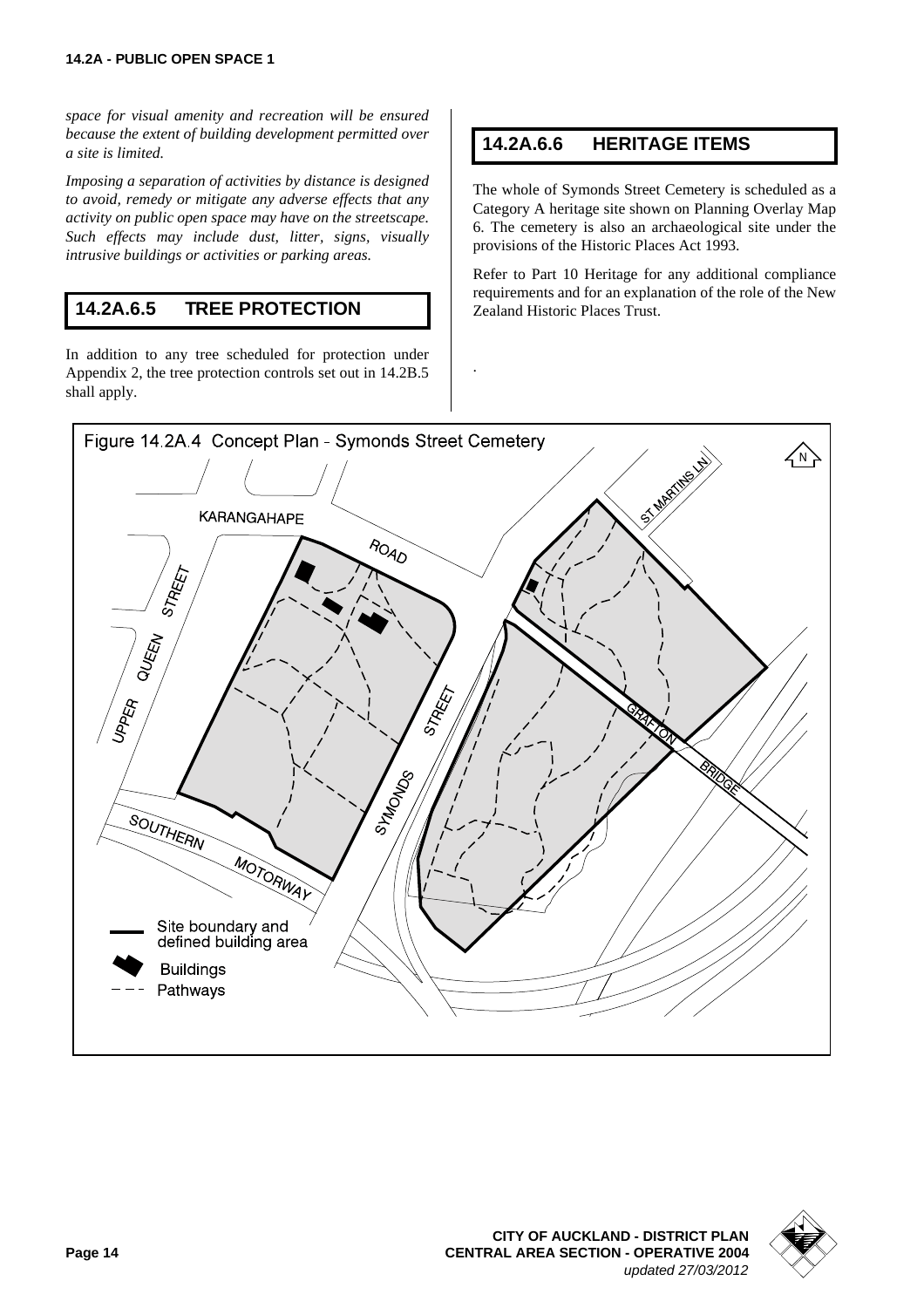## <span id="page-14-0"></span>**14.2A.7 CONCEPT PLAN - OLD GOVERNMENT HOUSE GROUNDS**

#### **14.2A.7.1 DESCRIPTION**

The Old Government House Grounds are located at the corner of Princes Street and Waterloo Quadrant. The land forms part of the University of Auckland complex. The buildings located on the site include the McClaurin Chapel, the old gate keeper's cottage, and Old Government House.

The Old Government House Grounds, whilst in private ownership, are available for public use and provide a key open space within the City and more particularly the University. The amenity of the area contrasts with the intensity of the surrounding building form.

The range of activities is limited to ensure that the Grounds remain predominantly an open space for passive recreation. A number of features included within the grounds have been scheduled for protection.



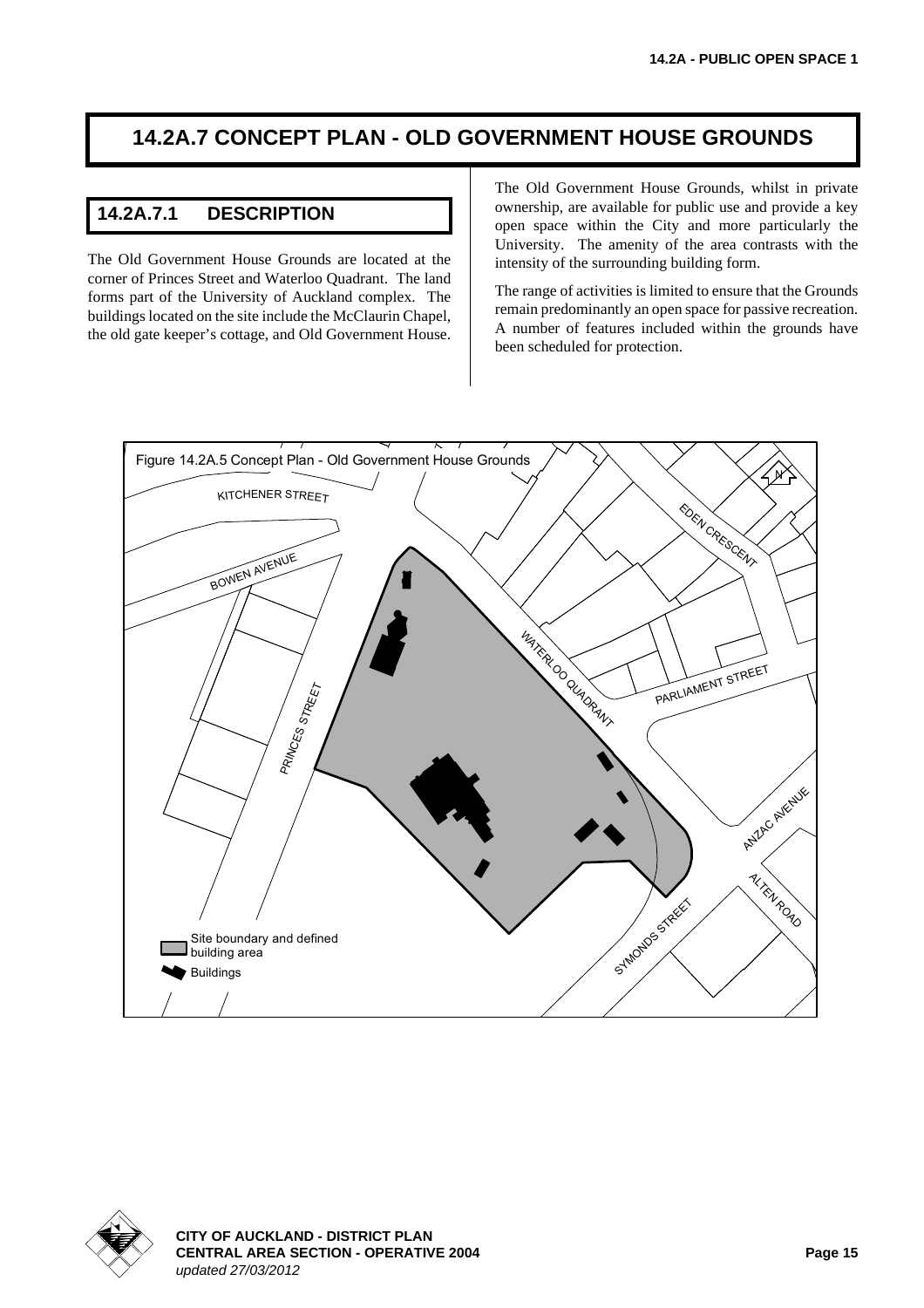# **14.2A.7.2 RULES - ACTIVITIES**

| Ornamental gardens and other landscape areas,<br>including monuments, sculptures, and water<br>features and maintenance thereof.                                                                                                                                                                                                                                        | $\mathbf P$ |
|-------------------------------------------------------------------------------------------------------------------------------------------------------------------------------------------------------------------------------------------------------------------------------------------------------------------------------------------------------------------------|-------------|
| Informal recreation such as walking, jogging<br>and sitting.                                                                                                                                                                                                                                                                                                            | P           |
| Earthworks not exceeding 10m <sup>3</sup> in volume and<br>$10m2$ in area.                                                                                                                                                                                                                                                                                              | P           |
| Earthworks* not otherwise provided for.                                                                                                                                                                                                                                                                                                                                 | D           |
| <b>Functions and Ceremonies</b>                                                                                                                                                                                                                                                                                                                                         | P           |
| <b>Buildings:-</b>                                                                                                                                                                                                                                                                                                                                                      |             |
| Storage and maintenance sheds in areas of<br>public open space not exceeding 50m <sup>2</sup> .                                                                                                                                                                                                                                                                         | P           |
| ancillary activities within<br>Education<br>and<br>existing buildings or any approved alterations<br>or additions.                                                                                                                                                                                                                                                      | P           |
| Construction of building, and alterations/<br>additions to existing building that comply with<br>the relevant development controls including<br>Part 10 - Heritage.                                                                                                                                                                                                     | D           |
| Demolition or removal of a building except a<br>scheduled heritage building.                                                                                                                                                                                                                                                                                            | $\mathbf P$ |
| Non Permanent Structures associated with<br>and ceremonies including<br>functions<br>the<br>erection of tents and marquees for no more than<br>6 events in a calendar year (1 January to 31<br>December inclusive) where the duration of each<br>event does not exceed a maximum of 7<br>consecutive days and there is no less than 7<br>days between different events. | P           |

 $P = Permitted Activity$ 

D = Discretionary Activity

*\*These provisions do not apply to earthworks which are carried out as part of -*

- *i) the excavation and filling necessary to construct a building which is otherwise a permitted activity and which has been granted a building consent*
- *ii) a network utility service of the type where specific provision has been made in 12.6.1.*

### **14.2A.7.3 ASSESSMENT CRITERIA – DISCRETIONARY ACTIVITIES**

In addition to the objectives and policies of the Open Space Precinct under 14.2.3 and the provisions of any reserve management plan, the criteria set out in 14.2B.3 shall be used in assessing an application for a resource consent for a discretionary activity.

# **14.2A.7.4 RULES - DEVELOPMENT CONTROLS**

- a) **Maximum height**: 7.5m measured by the Rolling height method (refer definition of "Height" under Part 16).
- b) **Maximum building coverage**: 5% of the defined building area.
- c) **Yards**: no building is permitted within 3m of a road boundary.

**Note:** An application to modify one or more of the above development controls may be considered by the Council under Clause 15.3.1.2(b) as a restricted discretionary activity.

#### *Explanation*

*An area of land free of buildings is a general characteristic of public open space. Setting a maximum building coverage assists in its retention. Adequate public open space for visual amenity and recreation will be ensured because the extent of building development permitted over a site is limited.*

*Imposing a separation of activities by distance is designed to avoid, remedy or mitigate any adverse effects that any activity on public open space may have on the streetscape. Such effects may include dust, litter, signs, visually intrusive buildings or activities or parking areas.*

## **14.2A.7.5 SUNLIGHT PLANES**

Old Government House Grounds are covered by sunlight planes to ensure the admission of sunlight during the times of the day when the Grounds are most intensively used. Development within the defined area shown on Planning Overlay Map 4 is required to comply with the application of the sunlight planes as set out in Part 6.

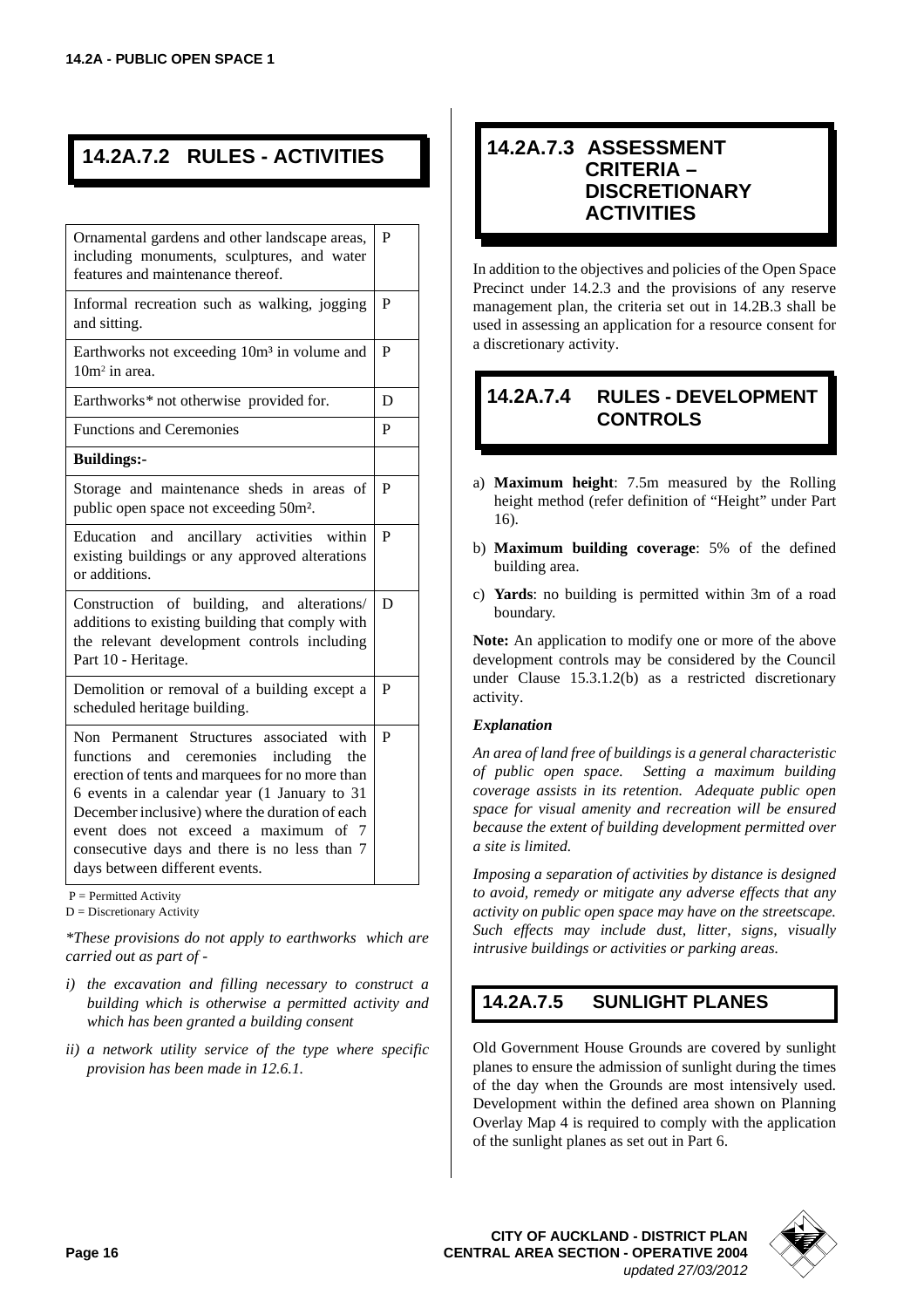## **14.2A.7.6 TREE PROTECTION**

In addition to any tree scheduled for protection under Appendix 2 the tree protection controls set out in 14.2B.5 shall apply.

## **14.2A.7.7 HERITAGE ITEMS**

Government House Grounds contains a number of scheduled heritage items shown on Planning Overlay Map 6. The grounds are also classified as an archaeological site under the provisions of the Historic Places Act 1993.

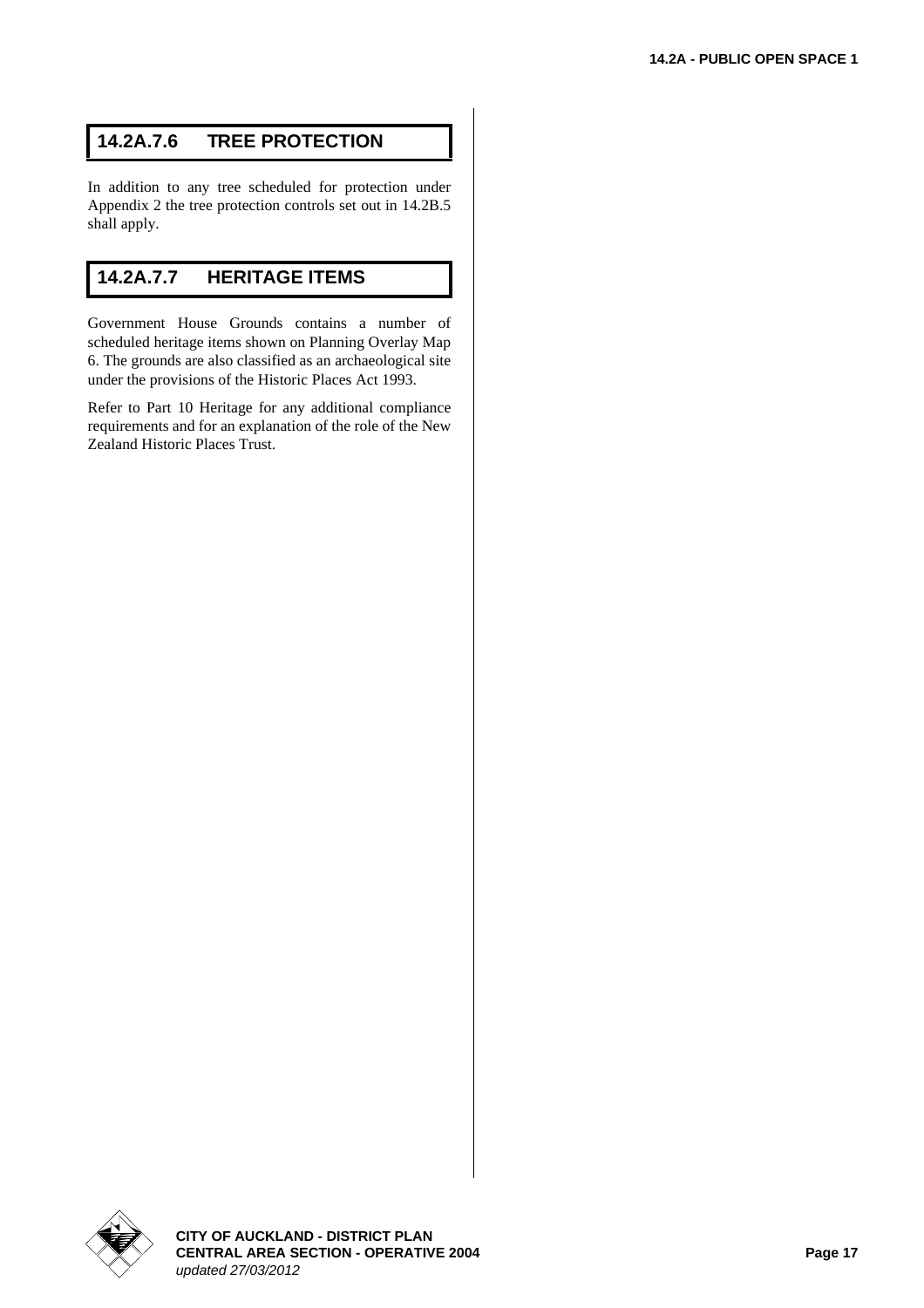# **14.2A.8 CONCEPT PLAN - QUEEN ELIZABETH SQUARE**

#### <span id="page-17-0"></span>**14.2A.8.1 DESCRIPTION**

Queen Elizabeth Square is located at the northern end of Queen Street between the City and the waterfront and provides an important open space for people, particularly at lunchtime period.

The range of activities provided for is generally limited to those associated with maintenance and further enhancement. The principal development controls limit building height and coverage to ensure that buildings do not dominate the space.

# **14.2A.8.2 RULES - ACTIVITIES**

| Ornamental gardens and other landscape areas,<br>including monuments, sculptures, and water<br>features and maintenance thereof                                                                                                                                                           | P            |
|-------------------------------------------------------------------------------------------------------------------------------------------------------------------------------------------------------------------------------------------------------------------------------------------|--------------|
| Playgrounds and playground apparatus<br>provided that within each individual public<br>space the total of such activity shall not occupy<br>more than 10% of any one established public<br>space.                                                                                         | D            |
| Informal recreation such as walking, jogging<br>and sitting.                                                                                                                                                                                                                              | P            |
| Canopies, awnings or similar weather<br>protection structures, ancillary to outdoor tables<br>and seating areas (other than verandahs<br>required under 6.9).                                                                                                                             | $\mathsf{C}$ |
| Outdoor tables and seating and/or displays<br>(excluding permanent buildings) provided that<br>the total of such activities shall not occupy<br>more than 10% of any one established public<br>open space and the area for any individual<br>activity shall not exceed 50m <sup>2</sup> . | $\mathsf{C}$ |
| Earthworks not exceeding 5m <sup>3</sup> in volume and<br>$50m2$ in area                                                                                                                                                                                                                  | P            |
| Earthworks* not otherwise provided for.                                                                                                                                                                                                                                                   | D            |
| <b>Buildings:-</b>                                                                                                                                                                                                                                                                        |              |
| Buildings predominantly used for changing<br>rooms first aid rooms, public toilet with a gross<br>floor area not exceeding 50m <sup>2</sup> .                                                                                                                                             | $\mathsf{C}$ |

Demolition or removal of a building except a | P scheduled heritage building.

 $P = Permitted Activity$ 

 $C =$  Controlled Activity

D = Discretionary Activity

*\*These provisions do not apply to earthworks which are carried out as part of -*

- *i) the excavation and filling necessary to construct a building which is otherwise a permitted activity and which has been granted a building consent*
- *ii) a network utility service of the type where specific provision has been made in 12.6.1.*

### **14.2A.8.3 ASSESSMENT CRITERIA – CONTROLLED OR DISCRETIONARY ACTIVITIES**

In addition to the objectives and policies of the Open Space Precinct under 14.2.3 and the provisions of any reserve management plan, the criteria set out in 14.2B.3 shall be used in assessing an application for a resource consent for a controlled or discretionary activity.

## **14.2A.8.4 RULES - DEVELOPMENT CONTROLS**

- a) **Maximum height**: 4m measured by the rolling height method (refer definition of "Height" under Part 16).
- b) **Maximum building coverage**: 5% of the defined building area.

**Note:** An application to modify one or more of the above development controls may be considered by the Council under Clause 15.3.1.2(b) as a restricted discretionary activity.

#### *Explanation*

*An area of land free of buildings is a general characteristic of public open space. Setting a maximum building coverage assists in its retention. Adequate public open*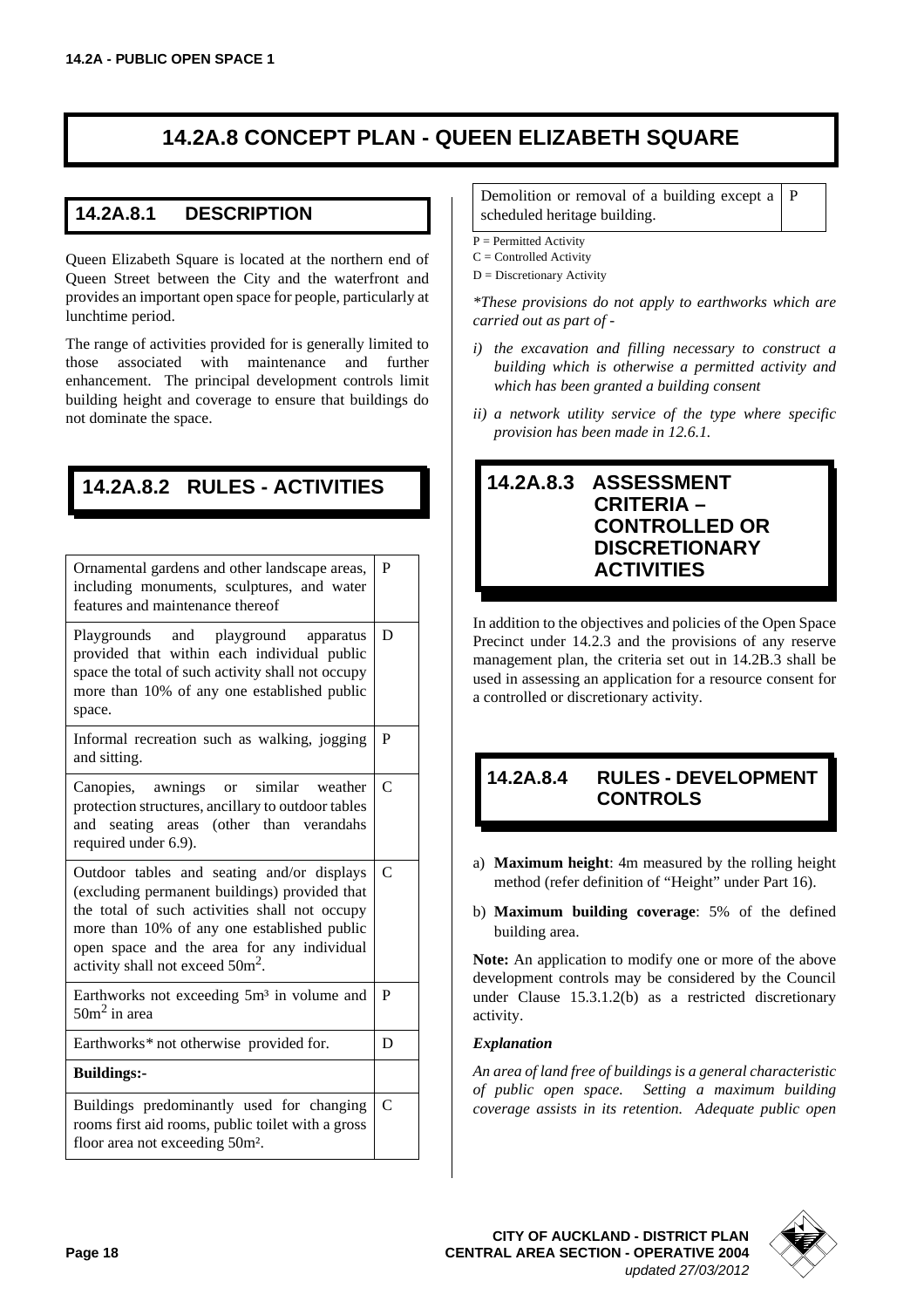*space for visual amenity and recreation will be ensured because the extent of building development permitted over a site is limited.*

*Imposing a separation of activities by distance is designed to avoid, remedy or mitigate any adverse effects that any activity on public open space may have on the streetscape. Such effects may include dust, litter, signs, visually intrusive buildings or activities or parking areas.*

### **14.2A.8.5 SUNLIGHT PLANES**

Queen Elizabeth Square is covered by sunlight planes which protect the admission of sunlight during the times of the day when the Square is most intensively used. Development within the defined area shown on Planning Overlay Map 4 is required to comply with the application of the sunlight planes as set out in Part 6.

### **14.2A.8.6 TREE PROTECTION**

In addition to any tree scheduled for protection under Appendix 2 the tree Protection Controls set out in 14.2B.5 shall apply.

## **14.2A.8.7 HERITAGE ITEMS**

Queen Elizabeth Square contains a scheduled heritage item as shown on Planning Overlay Map 6. The square is also classified as an archaeological site under the provisions of the Historic Places Act 1993.



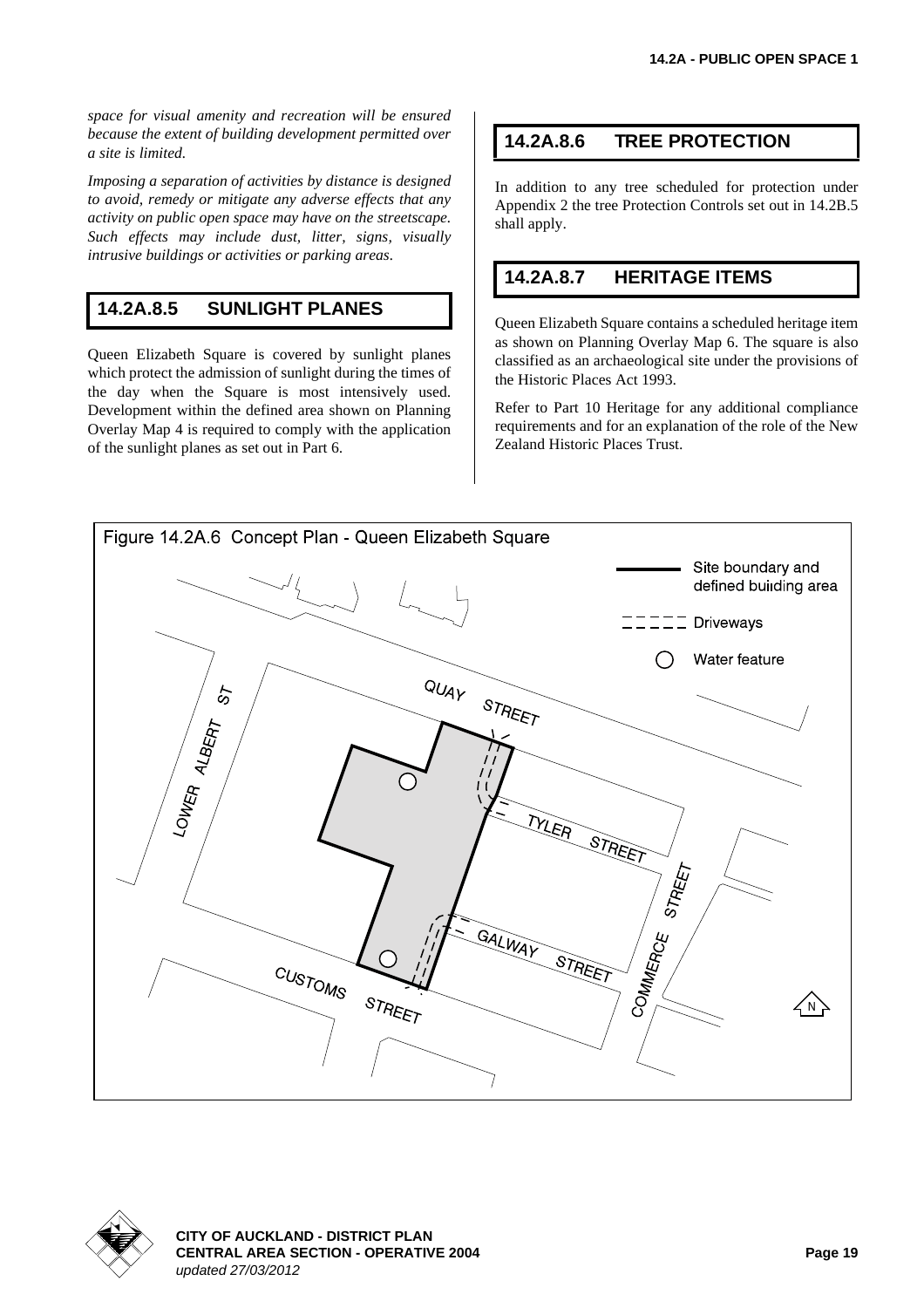## **14.2A.9 CONCEPT PLAN - ST PATRICK'S SQUARE**

#### <span id="page-19-0"></span>**14.2A.9.1 DESCRIPTION**

Saint Patrick's Square is located in the city block bounded by Swanson, Albert, Hobson and Wyndham Streets. The Square comprises a paved area and gardens surrounding St Patrick's Cathedral and a courtyard that includes a water feature, a grassed area and seating.

The integration of paving across Swanson Street successfully links the Square with the courtyard and plaza of the building at 23-29 Albert Street (known as the Coopers and Lybrand Building).

Saint Patrick's Square is an attractive sunny open space area serving inner city workers, and visitors. The range of activities provided for is generally limited to those associated with maintenance and further enhancement.

## **14.2A.9.2 RULES - ACTIVITIES**

| Ornamental gardens and other landscape areas,<br>including monuments sculptures, and water<br>features and maintenance thereof.                                                                                                                                  | P |
|------------------------------------------------------------------------------------------------------------------------------------------------------------------------------------------------------------------------------------------------------------------|---|
| Informal recreation such as walking, jogging<br>and sitting.                                                                                                                                                                                                     | P |
| Outdoor tables and seating (excluding<br>permanent buildings) provided that the total of<br>such activities shall not occupy more than 10%<br>of any one established public open space and<br>the area for any individual activity shall not<br>exceed $25m^2$ . | C |
| Earthworks not exceeding $5m^3$ in volume $50m^2$<br>in area.                                                                                                                                                                                                    | P |
| Earthworks* not otherwise provided for                                                                                                                                                                                                                           | D |
| <b>Buildings:-</b>                                                                                                                                                                                                                                               |   |
| Buildings predominantly used for rest rooms<br>with a gross floor area not exceeding 25m <sup>2</sup> .                                                                                                                                                          | C |
| Demolition or removal of a building except a<br>scheduled heritage building.                                                                                                                                                                                     | P |

P = Permitted Activity

 $C =$  Controlled Activity

D = Discretionary Activity

*\*These provisions do not apply to earthworks which are carried out as part of -*

- *i) the excavation and filling necessary to construct a building which is otherwise a permitted activity and which has been granted a building consent*
- *ii) a network utility service of the type where specific provision has been made in 12.6.1.*

### **14.2A.9.3 ASSESSMENT CRITERIA – CONTROLLED OR DISCRETIONARY ACTIVITIES**

In addition to the objectives and policies of the Open Space Precinct under 14.2.3 and the provisions of any reserve management plan, the criteria set out in 14.2B.3 shall be used in assessing an application for a resource consent for a controlled or discretionary activity.

## **14.2A.9.4 RULES - DEVELOPMENT CONTROLS**

- a) **Maximum height**: 4.5m measured by the Rolling height method (refer definition of "Height" under Part 16).
- b) **Maximum building coverage**: 5% of the defined building area.
- c) **Yards**: no building is permitted within 3m of the boundaries of Federal Street, Swanson Street and Wynham Street as shown on figure 14.2A.7.

**Note:** An application to modify one or more of the above development controls may be considered by the Council under Clause 15.3.1.2(b) as a discretionary activity.

#### *Explanation*

*An area of land free of buildings is a general characteristic of public open space. Setting a maximum building coverage assists in its retention. Adequate public open* 

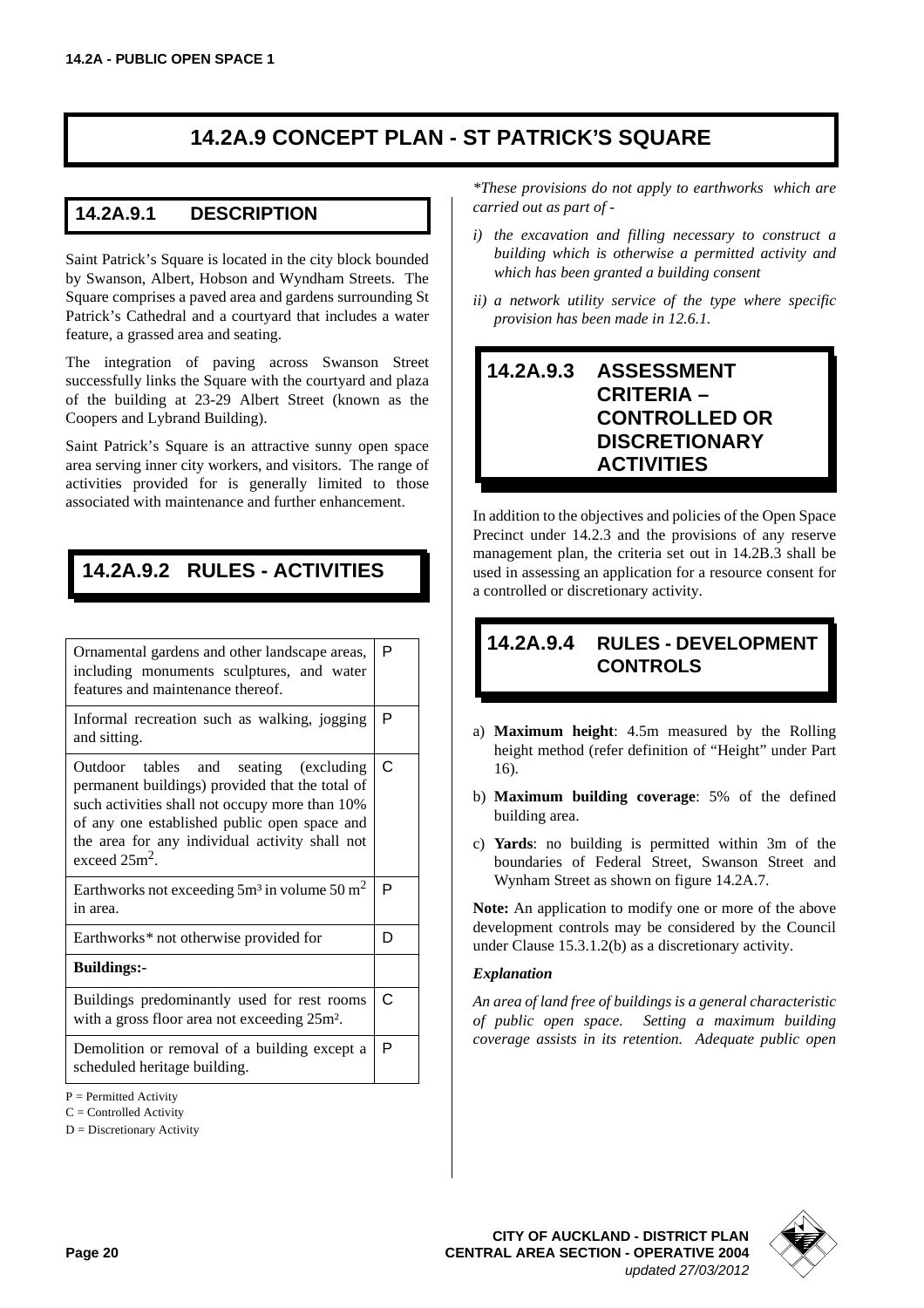*space for visual amenity and recreation will be ensured because the extent of building development permitted over a site is limited.*

*Imposing a separation of activities by distance is designed to avoid, remedy or mitigate any adverse effects that any activity on public open space may have on the streetscape. Such effects may include dust, litter, signs, visually intrusive buildings or activities or parking areas.*

### **14.2A.9.5 SUNLIGHT PLANES**

St Patrick's Square is covered by a sunlight plane to ensure the admission of sunlight to the Square during the times of the day when it is most intensively used. Development within the defined area shown on Planning Overlay Map 4 is required to comply with the application of the sunlight planes as set out in Part 6.

### **14.2A.9.6 TREE PROTECTION**

In addition to any tree scheduled for protection under Appendix 2 the tree protection controls set out in 14.2B.5 shall apply.

### **14.2A.9.7 HERITAGE ITEMS**

St Patrick's Square contains a number of scheduled heritage items shown on Planning Overlay Map 6. The square is also an archaeological site under the provisions of the Historic Places Act 1993.



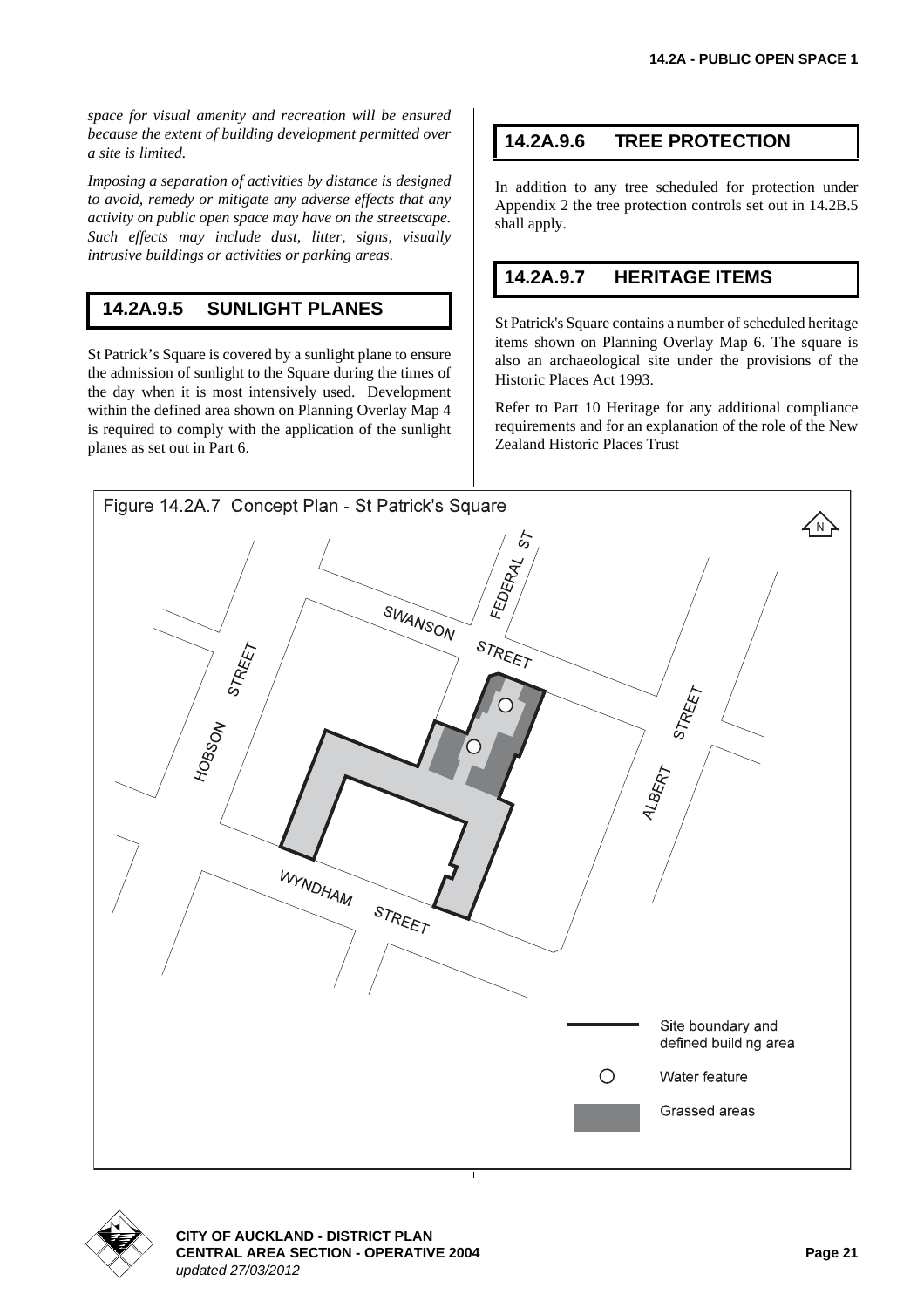# **14.2A.10 CONCEPT PLAN - AOTEA SQUARE**

### <span id="page-21-0"></span>**14.2A.10.1 DESCRIPTION**

Aotea Square is located adjacent to the Civic Centre on the corner of Queen Street and Mayoral Drive and forms a large civic space flanked on the western side by the Aotea Centre and on the east by the Town Hall. The Square is made up of both grass and paving. Notable features of the paved areas are the changes in level to incorporate steps and associated seating. A new building is proposed to the north incorporating the Civic Theatre.

Aotea Square is an important open space providing for a range of functions from major public gatherings within the paved quadrant to small lunchtime groups on the grassed areas. The range of functions provided for is generally limited to those associated with maintenance and further enhancement.

## **14.2A.10.2 RULES - ACTIVITIES**

| Ornamental gardens and other landscape<br>areas, including monuments, sculptures, and<br>water features and maintenance thereof.                                                                                                                                                                                                                                                | P            |
|---------------------------------------------------------------------------------------------------------------------------------------------------------------------------------------------------------------------------------------------------------------------------------------------------------------------------------------------------------------------------------|--------------|
| Playgrounds and playground apparatus<br>provided that within each individual public<br>space the total of such activity shall not<br>occupy more than 10% of any one established<br>public space.                                                                                                                                                                               | D            |
| Informal recreation such as walking, jogging<br>and sitting.                                                                                                                                                                                                                                                                                                                    | P            |
| Outdoor tables and seating and/or displays<br>(excluding permanent buildings) provided<br>that the total of such activities shall not<br>occupy more that 10% of any one established<br>public open space and the gross floor area for<br>any individual activity shall not exceed $50m^2$ .<br>Public performances and associated<br>buildings, including stages and seatings. | $\mathsf{C}$ |
| Earthworks not exceeding 5m <sup>3</sup> and not<br>exceeding 50m2 in area.                                                                                                                                                                                                                                                                                                     | P            |
| Earthworks* not otherwise provided for.                                                                                                                                                                                                                                                                                                                                         | D            |

Public Performances and associated buildings, including stages and seating, except as provided for in accordance with rule 15.5.1.3. P

#### **Buildings:-**

Buildings predominantly used for changing rooms, first aid rooms, rest rooms with a gross floor area not exceeding 50m².  $\mathcal{C}$ 

Buildings predominantly used for changing rooms, first aid rooms, rest rooms, information centres, kiosks and refreshment facilities with a gross floor area of more than 50m². D

Demolition or removal of a building except a scheduled heritage building. P

- $P = Permitted Activity$
- $C =$  Controlled Activity

D = Discretionary Activity

*\*These provisions do not apply to earthworks which are carried out as part of -*

- i) *the excavation and filling necessary to construct a building which is otherwise a permitted activity and which has been granted a building consent*
- *ii) a network utility service of the type where specific provision has been made in 12.6.1.*

### **14.2A.10.3 ASSESSMENT CRITERIA – CONTROLLED OR DISCRETIONARY ACTIVITIES**

In addition to the objectives and policies of the Public Open Space Precincts under 14.2.3 and the provisions of any reserve management plan, the criteria set out in 14.2B.3 shall be used in assessing an application for a resource consent for a controlled or discretionary activity.

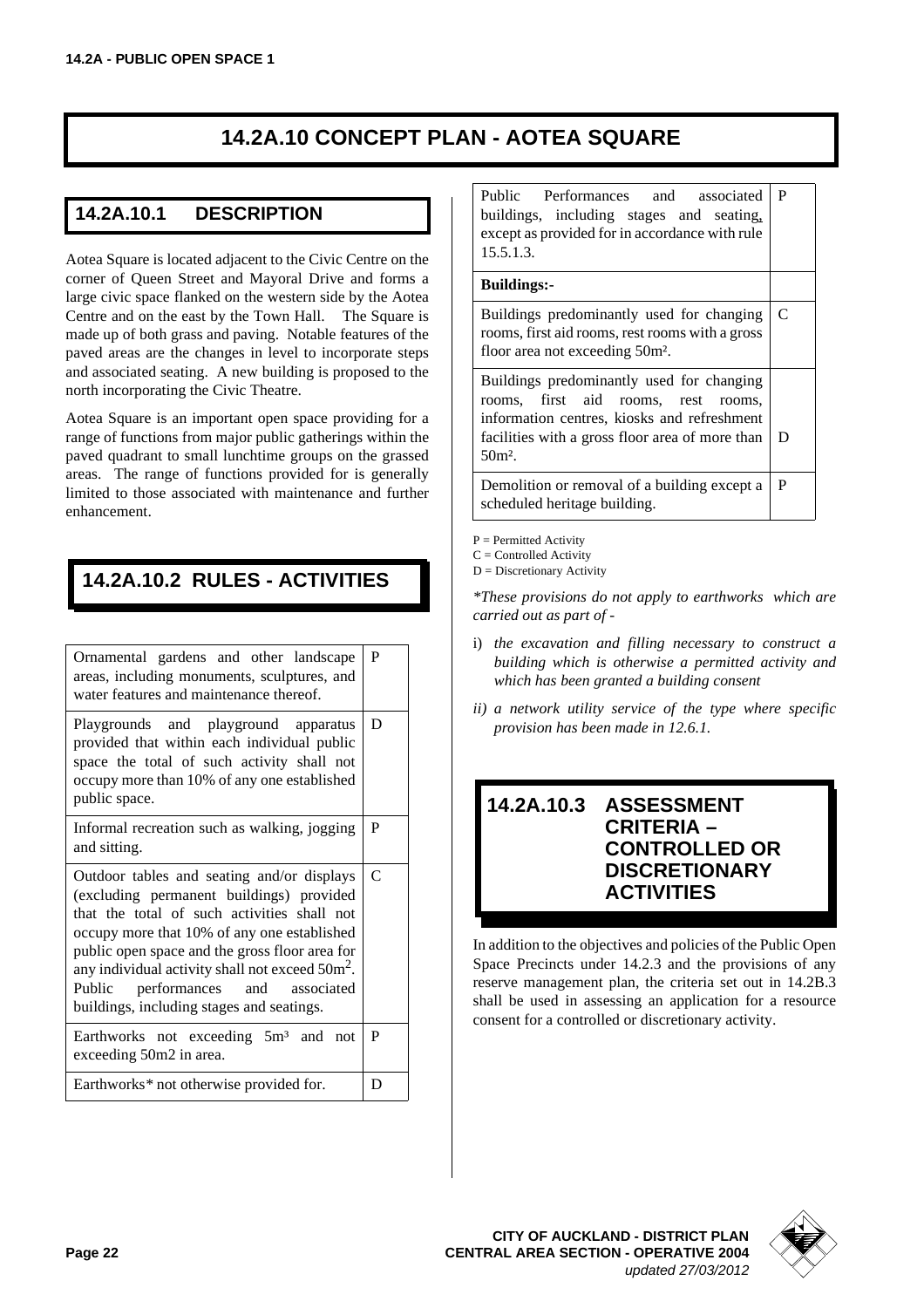### **14.2A.10.4 RULES - DEVELOPMENT CONTROLS**

- a) **Maximum height**: 4m measured by the rolling height method (refer definition of "Height" under Part 16).
- b) **Maximum building coverage**: 3% of the defined building area.

**Note:** An application to modify one or more of the above development controls may be considered by the Council under Clause 15.3.1.2(b) as a restricted discretionary activity.

#### *Explanation*

*An area of land free of buildings is a general characteristic of public open space. Setting a maximum building coverage assists in its retention. Adequate public open space for visual amenity and recreation will be ensured because the extent of building development permitted over a site is limited.*

*Imposing a separation of activities by distance is designed to avoid, remedy or mitigate any adverse effects that any activity on public open space may have on the streetscape. Such effects may include dust, litter, signs, visually intrusive buildings or activities or parking areas.*

## **14.2A.10.5 SUNLIGHT PLANES**

Aotea Square is covered by two sunlight planes to ensure the admission of sunlight to specified areas during the times of the day when the Square is most intensively used. Development within the defined areas shown on Planning Overlay Map 4 is required to comply with the application of the sunlight planes as set out in Part 6.

### **14.2A.10.6 AOTEA HEIGHT CONTROL PLANE**

Development is required to comply with the Aotea Height Control Plane as set out in 6.4. The application of the plane, which forms a recession cone around the Square, ensures that a sense of orientation and location within the city is maintained from Aotea Square.

## **14.2A.10.7 TREE PROTECTION**

In addition to any tree scheduled for protection under Appendix 2, the tree protection controls set out in 14.2B.5 shall apply.

### **14.2A.10.8 HERITAGE ITEMS**

Aotea Square contains the scheduled heritage item shown on Planning Overlay Map 6. Refer to Part 10 Heritage for any additional compliance requirements and for an explanation of the role of the New Zealand Historic Places Trust.